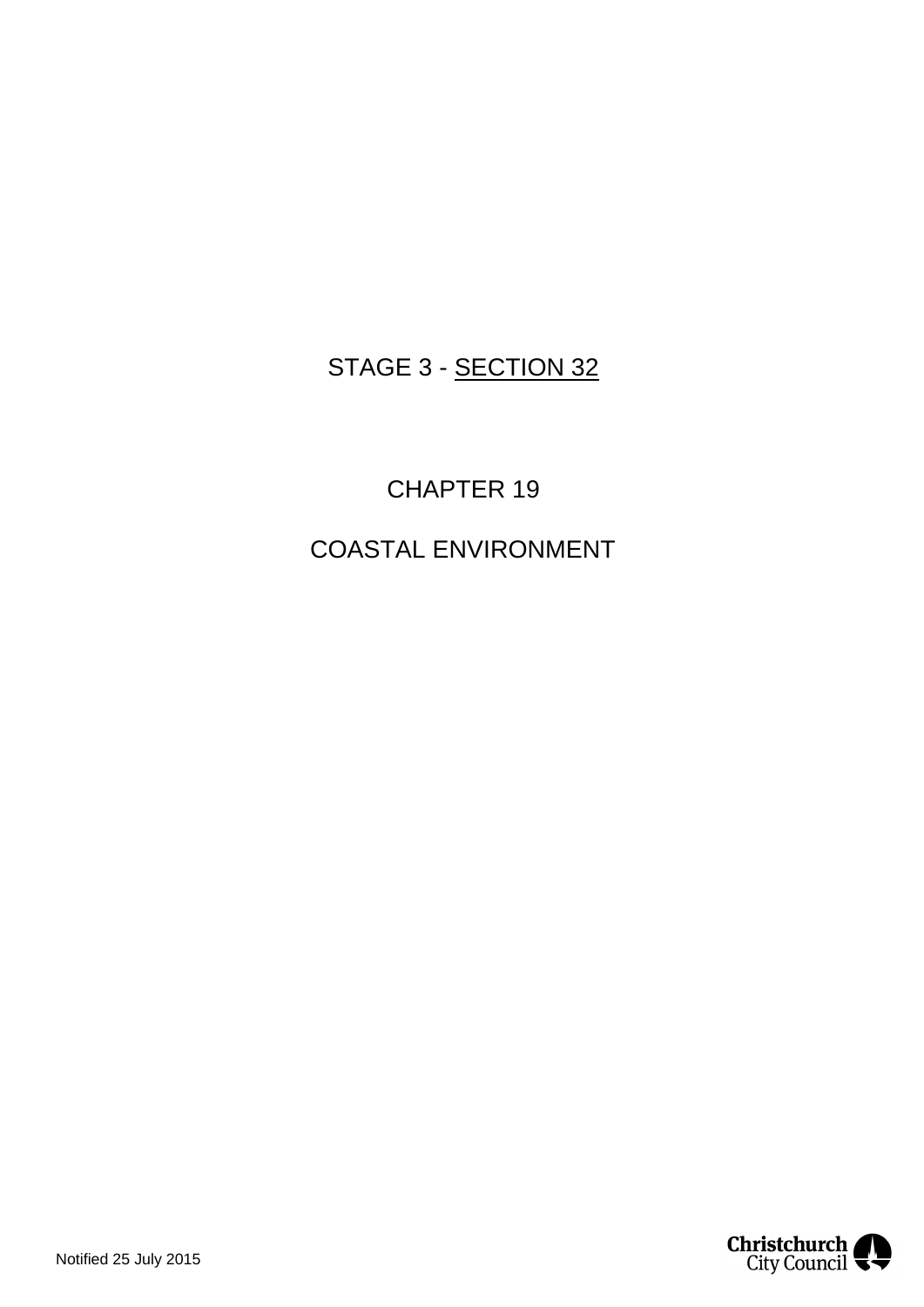# **SECTION 32 REPORT CHAPTER 19 COASTAL ENVIRONMENT**

# **CONTENTS**

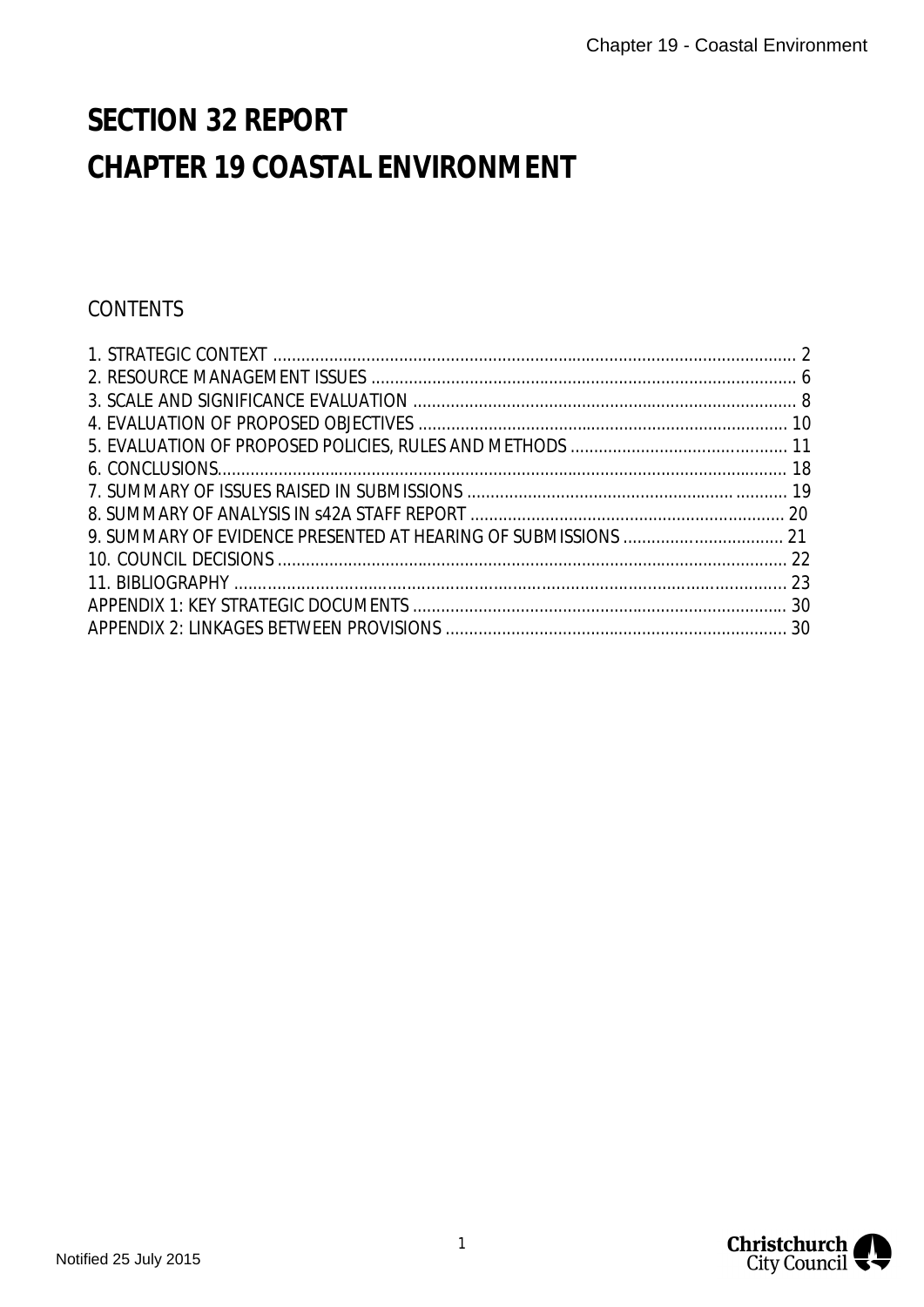#### <span id="page-2-0"></span>**1. STRATEGIC CONTEXT**

#### **1.1 PURPOSE AND SCOPE OF THE COASTAL ENVIRONMENT CHAPTER**

- 1. The purpose of the Coastal Environment Chapter is to:
	- a. ensure the Council's statutory responsibilities such as those outlined within the New Zealand Coastal Policy Statement 2010 (NZCPS), the Recovery Strategy for Greater Christchurch and the Land Use Recovery Plan (LURP), and the Canterbury Regional Policy Statement 2013 (CRPS) are reflected in the objectives, policies, rules and planning maps;
	- b. reflect relevant policy direction in existing Council strategies and plans;
	- c. integrate the findings of relevant case law e.g. *Environmental Defence society Inc v The New Zealand King Salmon Co Ltd* [2014] NZSC 38;
- 2. The scope of the Coastal Environment Chapter is to develop a chapter that provide for the management of the coastal environment by:
	- a. identifying and mapping the extent of the coastal environment for the District;
	- b. providing an objective and policy framework for the management of activities within this area:
	- c. using a Coastal Zone to manage subdivision, use and development in those coastal margins of the district where habitat management and recreation activities are significant and require management;
	- d. rely on rules within other chapters including zones to reflect the predominant land use character and to manage adverse environmental effects; and
- 3. The scope of the Coastal Environment Chapter reflects the statutory directives and need to provide for management of the coastal environment across a range of urban and rural areas. The objectives and policies in the Coastal Environment Chapter provide overarching objective and policy guidance for development within the coastal environment. This approach provides a consistent policy approach to the management of the coastal environment where there is potential for considerable overlap with other chapters charged with the management of subdivision, use and development of land adjoining the coastal marine area boundary i.e. the seaward extent the Council's jurisdiction. For example, the Natural and Cultural Heritage Chapter contains objectives, policies and rules that address issues in relation to the management of the natural character, landscapes and natural features both within and landward of the coastal environment.
- 4. An economic cost benefit analysis has not been undertaken for this chapter because the statutory and higher order policy direction provides limited scope to consider alternatives to the management of land and activities adjoining coast on the basis of economic costs and benefits.

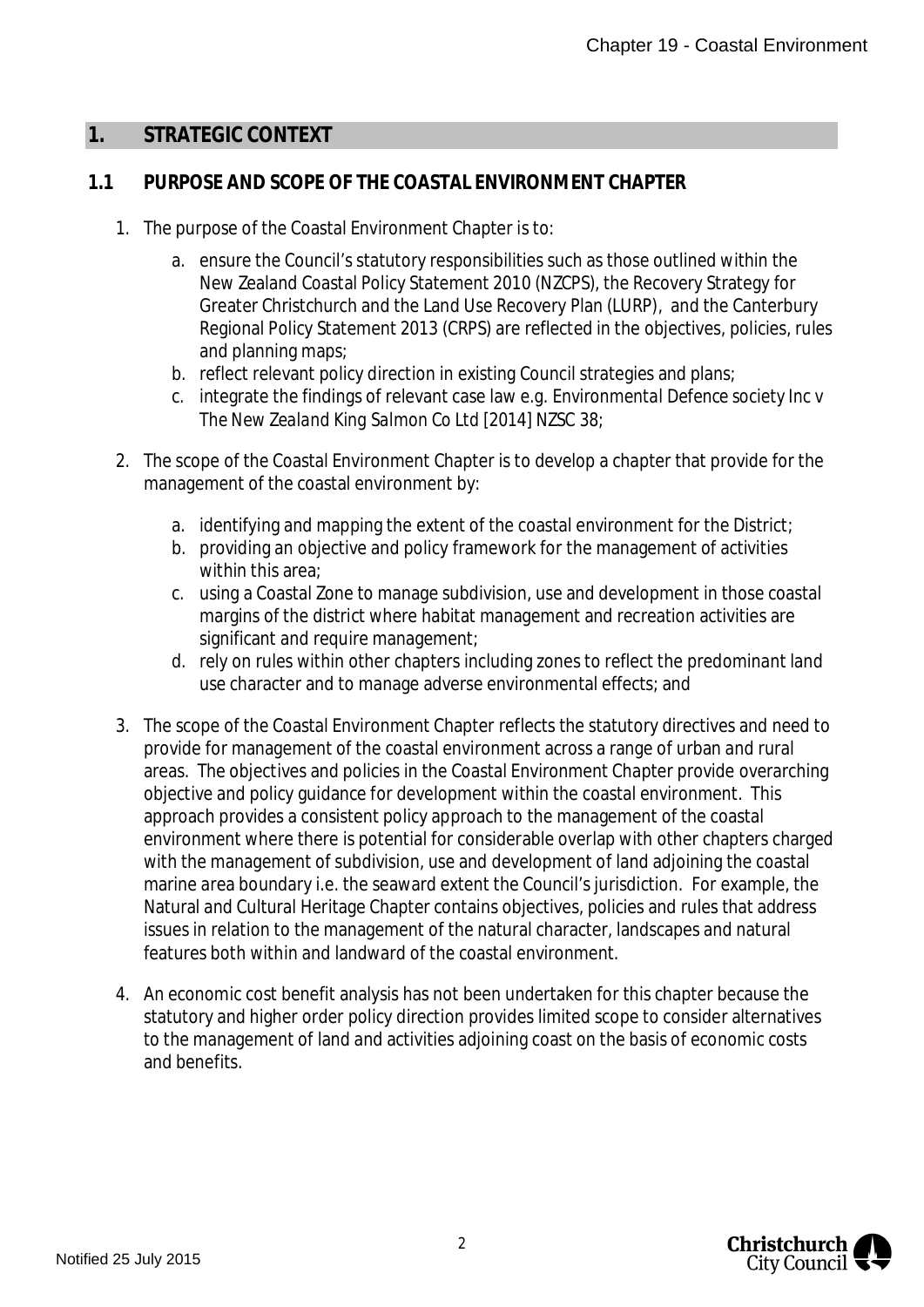## **1.2 PROPOSED DISTRICT PLAN: OVERVIEW AND SYNOPSIS**

- 1. The NZCPS 2010 and CRPS 2013 establish clear directives for the management the District's coastal environment. The NZCPS acknowledges that the coastal environment has characteristics, qualities and uses that mean there are particular challenges in promoting sustainable management. It contains comprehensive objectives and policies that address the coastal environment, natural character, natural features and landscapes, the role of tangata whenua, public access, recreation and coastal hazards.
- 2. The CRPS 2013 provides objectives and policies that provide for the integrated management of resources, the effects of human activities and their adverse effects activities, regionally significant infrastructure, appropriate access, the adverse effects of activities on water quality in the coastal marine area and natural hazards.
- 3. The Coastal Environment Chapter gives effect to these and other strategic documents listed in **Appendix 1.** Linkages between the objective and policies in the Strategic Directions Chapter and the Coastal Environment Chapter are summarised in **Appendix 2**.
- 4. The Coastal Environment Chapter includes objectives and policies which provide overarching direction to the management of subdivision, use and development within the coastal environment. The Coastal Environment is mapped along the district's coast line as an overlay covering a number of zones that adjoin the coastal marine area boundary. Activities requiring resource consent approval within these zones or within rules applying across the District e.g. the Natural and Cultural Heritage Chapter will be assessed against the objectives and policies within the Coastal Environment Chapter.
- 5. The Coastal Zone covers most of the sandy beaches and rocky shorelines from the Waimakariri River to Godley Head located between the landward boundary of the coastal marine area and adjoining urban or rural zones. This zone provides for the restoration and enhancement of indigenous vegetation and habitats of indigenous fauna and for recreational activities and facilities such as surf club and yacht club facilities and baches at Taylors Mistake.
- 6. Much of the Coastal Zone is subject to coastal hazards over the next 100 years such as coastal erosion, and seawater inundation associated with storm events. Coastal hazards are managed through the Natural Hazards Chapter.

#### **1.3 RESEARCH**

1. The Council has commissioned technical advice and assistance from various internal and external experts and utilised this, along with internal workshops and community feedback, to assist with setting the Plan framework for the proposed Coastal Environment Chapter provisions. This advice includes the following:

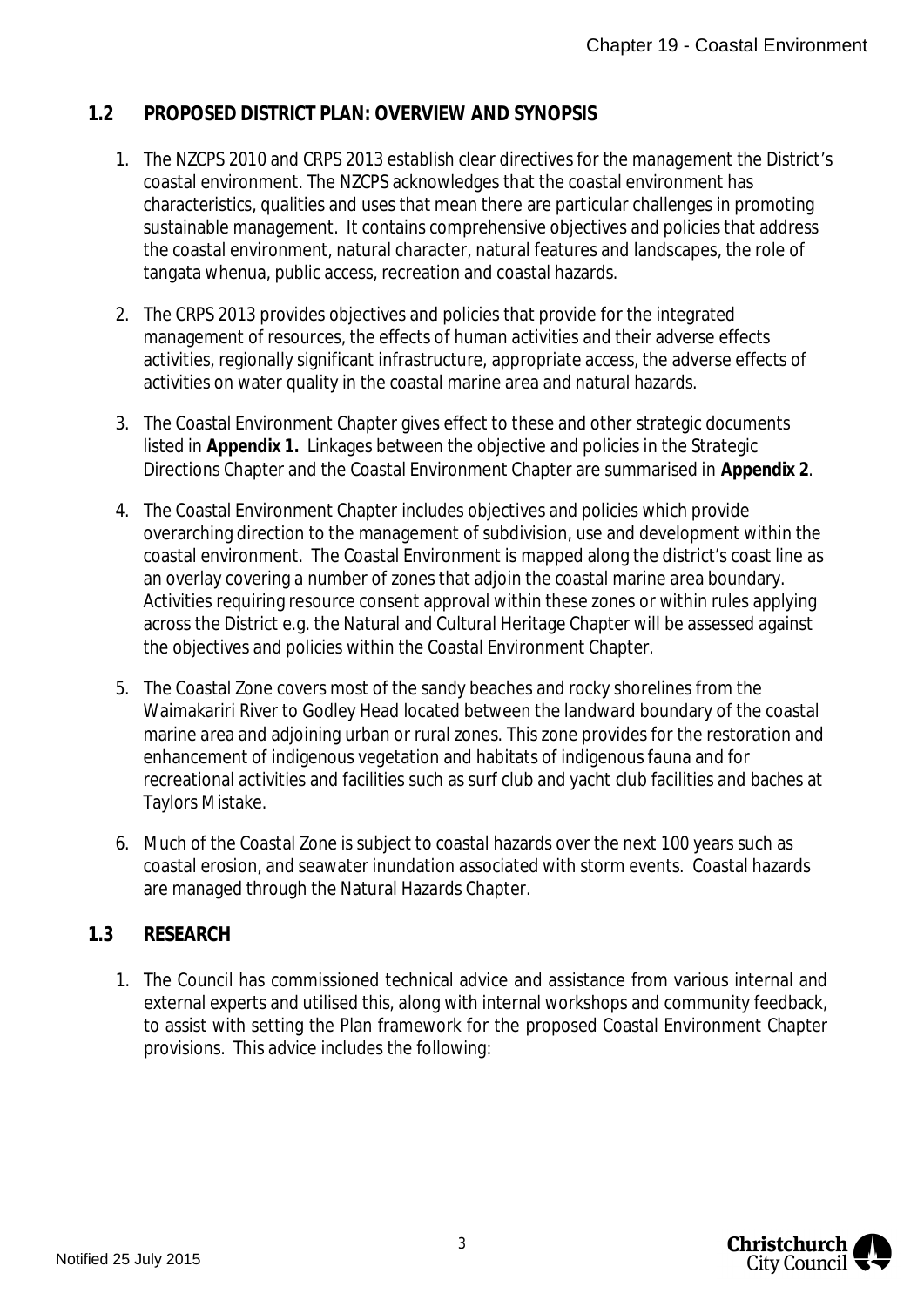|              | Title                                                                        | Author                                                             | Description of Report                                                                                                                                                                                                                                                                                                          |  |  |  |  |
|--------------|------------------------------------------------------------------------------|--------------------------------------------------------------------|--------------------------------------------------------------------------------------------------------------------------------------------------------------------------------------------------------------------------------------------------------------------------------------------------------------------------------|--|--|--|--|
|              | Natural character and heritage                                               |                                                                    |                                                                                                                                                                                                                                                                                                                                |  |  |  |  |
| a            | <b>Banks Peninsula</b><br>Landscape Study, 2007                              | Prepared for Christchurch<br>City Council by Boffa<br>Miskell Ltd. | Comprehensive<br>landscape<br>assessment of Banks Peninsula                                                                                                                                                                                                                                                                    |  |  |  |  |
| $\mathsf{b}$ | <b>Banks Peninsula</b><br>Landscape Addendum<br>Report, 2014                 | Christchurch City Council                                          | The report describes the landscape<br>and natural character values of<br>areas that are recommended for<br>inclusion in the Outstanding<br>Natural Landscapes and Coastal<br>Natural Character<br>Landscapes<br>(ONLs/CNCLs)<br>identified<br>the<br>Proposed<br>in<br>Christchurch Replacement District<br>Plan.              |  |  |  |  |
| $\mathsf C$  | Christchurch<br>Landscape Study, 2014                                        | Prepared for Christchurch<br>City Council by Boffa<br>Miskell Ltd. | Christchurch City wide landscape<br>assessment, and natural character<br>values of the Coastal Environment<br>consistent with the New Zealand<br>Coastal Policy Statement (NZCPS<br>2010)                                                                                                                                      |  |  |  |  |
| d            | Ihutai Management<br>Plan Our Estuary 2013<br>$-2021$                        | The Avon Heathcote<br>Estuary Ihutai Trust.                        | Non statutory plan covering the<br>CMA<br>and<br>land<br>immediately<br>surrounding the margins of the<br>estuary. Aims to ensure that on-<br>going activities are carried out<br>with full regard to protecting and<br>enhancing the ecological character<br>and the environmental, cultural,<br>social, and economic values. |  |  |  |  |
|              | Public access and recreation                                                 |                                                                    |                                                                                                                                                                                                                                                                                                                                |  |  |  |  |
| e            | Public Open Space<br>Strategy 2010-2040                                      | CCC                                                                | Non-regulatory strategy with its<br>primary focus is on public parks,<br>roads and waterways/coastline<br>managed by the Council.<br>– It<br>provides an overview on public<br>open space, its maintenance and<br>how much and where it could be<br>located over the next 30 years.                                            |  |  |  |  |
| f            | <b>Coastal Parks Strategy</b><br>$2000 - 2010$                               | CCC                                                                | Brochure strategy with map and<br>development programme 2000-<br>2010                                                                                                                                                                                                                                                          |  |  |  |  |
| g            | <b>Christchurch Beaches</b><br>and Coastal Parks<br>Management Plan,<br>1995 | CCC                                                                | Policies for management of 12<br>Beach Parks, including<br>dune<br>stabilisation work, enhance of<br>ecological, scenic, wildlife and<br>recreation.                                                                                                                                                                           |  |  |  |  |
| h            | <b>Marine Structures</b><br>Asset Management<br>Plan, 2010                   | CCC                                                                | Asset Management Plan for CCC<br>owned and maintained<br>marine<br>structure assets around greater<br>Christchurch and Banks Peninsula.                                                                                                                                                                                        |  |  |  |  |

**Table 1: Key Technical Reports informing the Coastal Environment Chapter**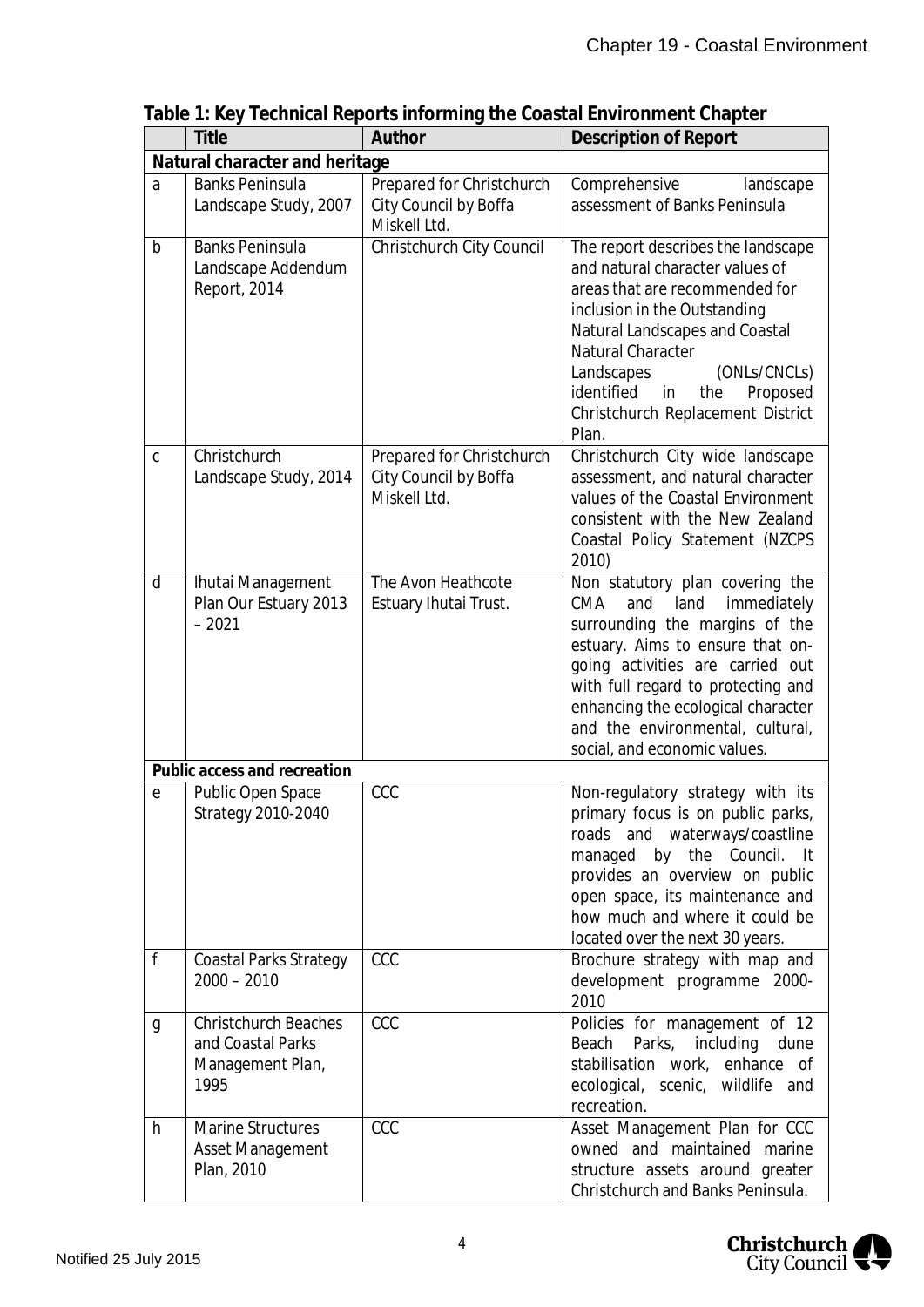- 2. In addition to the above reports and advice, the Council has researched, compiled, reviewed and developed a collection of material on coastal matters. A Bibliography referencing this material is contained in **Section 12.** This information has been used to inform the District Plan review and this Section 32 report.
- 3. The Council used multi-criteria analysis to determine the landward extent of the coastal environment. A series of workshops were held with technical experts in the fields of ecology, coastal hazards and coastal geomorphology, landscape planning, parks and recreation, heritage and planning at which the following criteria were applied and ranked:
	- a. natural coastal character;
	- b. coastal landscape and ecology;
	- c. coastal natural hazards;
	- d. interaction with Coastal Marine Area;
	- e. public access and recreation;
	- f. heritage values; and
	- g. practical and reasonable approach.
- 4. The landward extent of the Coastal Environment is shown as an overlay on the District Plan maps. Community consultation is likely to result in further refinements of the overlay.
- 5. Public access to and along the coastal marine area and the provision of open space and access is informed by reports and strategies developed by the Council for inform the provision and management of parks and facilities. In areas where recreation activities and coastal processes require management a Coastal Zone is used to manage human activities and facilities and their adverse effects.

## **1.4 CONSULTATION**

- 1. The Council has undertaken two public consultation exercises for Stage 1 of the Review, August - September 2013 and February - March 2014. A summary of this consultation is contained within the 'Overall Introduction' Section 32 Report for Stage 1.
- 2. Interim comment on the Coastal Environment Chapter has been provided in feedback to Stage 1 chapter consultation is summarised below:
	- a. Policy
		- i. Provide direction on the management of subdivision, use and development adjoining the coast to reflect identified issues, attributes and values while taking a precautionary approach where uncertainty exists.
		- ii. Improved recognition of the coastal environment, its natural character and unique characteristics, historic heritage and public access.
		- iii. Continue to manage activities within coastal beach areas of the city.
		- iv. Where appropriate rely on controls within other chapters with overlapping responsibilities including Natural and Cultural Heritage, Natural Hazards, Public Open Space, Rural, Tangata Whenua and General Rules.

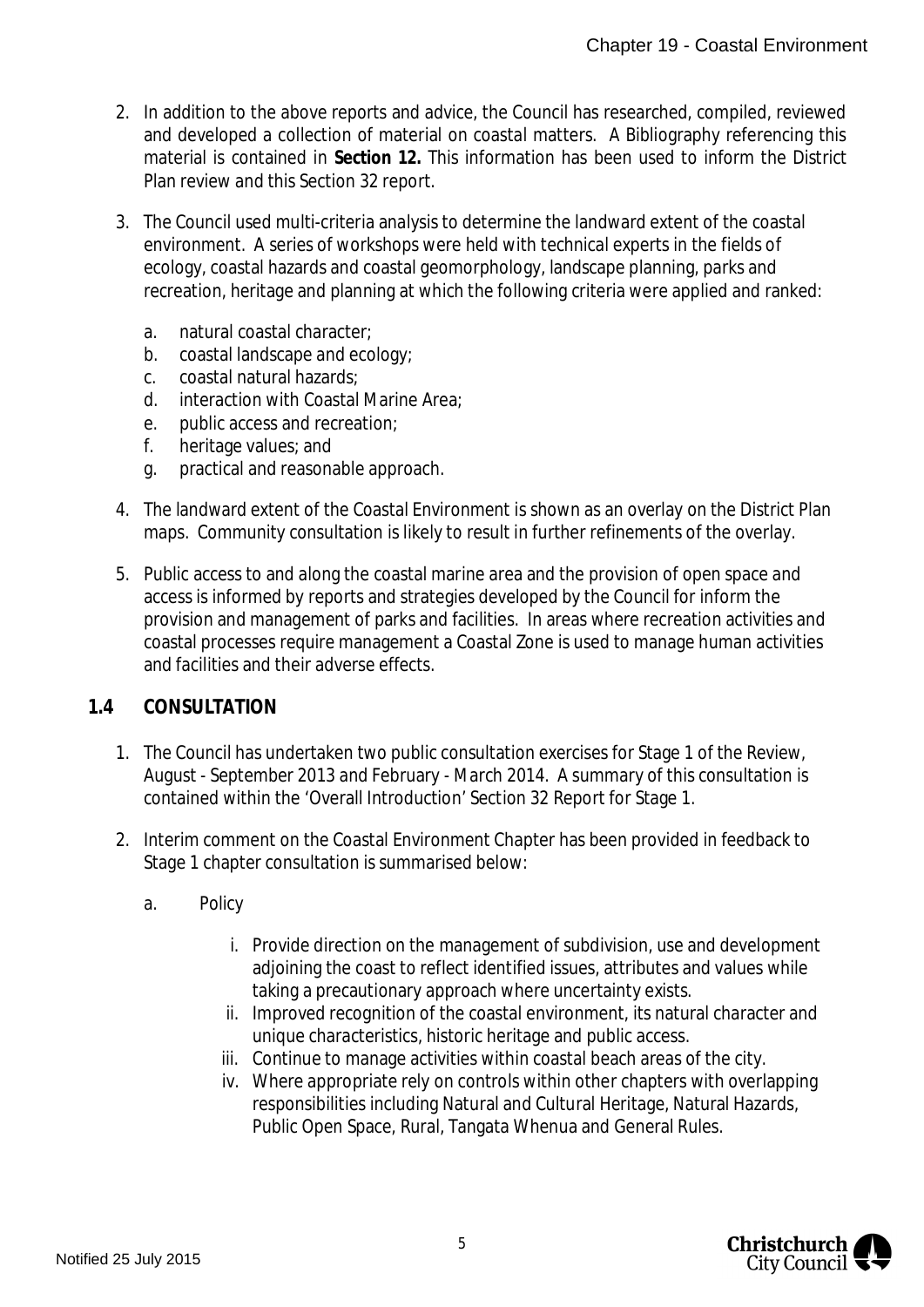- b. Zone, Standards and/or Rules and Mapping
	- i. Coastal environment overlay to identify the area to which policies apply recognising the coastal environment (natural character and historic heritage) and public access.
	- ii. Coastal Zone to replace the operative Conservation 1A Zone (CCP).
- c. Processes consenting, affected parties
	- i. Rationalise approach taken by both CCP and BPDP.
	- ii. Apply directive of streamlining and simplifying where appropriate
- 3. Information was provided to Ngai Tahu Runanga Focus Working Group through 2014 and their feedback was received.
- 4. A Collaborative Agency Group comprising partners from the Canterbury Regional Council, Selwyn District Council, Waimakariri District Council, Canterbury Earthquake Recovery Authority, New Zealand Transport Agency, Te Runanga o Ngai Tahu, the Ministry for the Environment and Department of Conservation has provided feedback on the Coastal Environment Chapter through 2014.
- 5. Engagement with land owners with property adjoining the coast, local residents, sports and special interest groups; business owners; wider community who all have a stake in the coastal environment occurred has occurred informally throughout 2014. Formal consultation begins in February 2015.

# <span id="page-6-0"></span> **2. RESOURCE MANAGEMENT ISSUES**

#### **2.1 ISSUE IDENTIFICATION**

- 1. The resource management issues set out in this section have been identified from the following sources:
	- a. primary and secondary research (refer to attached bibliography);
	- b. public feedback and comment through various sources including the media, public engagement and annual residents' surveys;
	- c. monitoring and review of current District Plans; and
	- d. matters raised in various forums by stakeholders and statutory partners.
- 2. The key resource management issues within in the coastal environment are:
	- a. Potential loss of natural character and heritage values caused by inappropriate land use, development and subdivision including cumulative effects;
	- b. Coastal landscapes, natural features and ecology, public access and amenity may be adversely affected by subdivision, use and development;
	- c. Effects of coastal processes including coastal erosion and seawater inundation on subdivision, use and development; and
	- d. Appropriate public access to and along the coast.

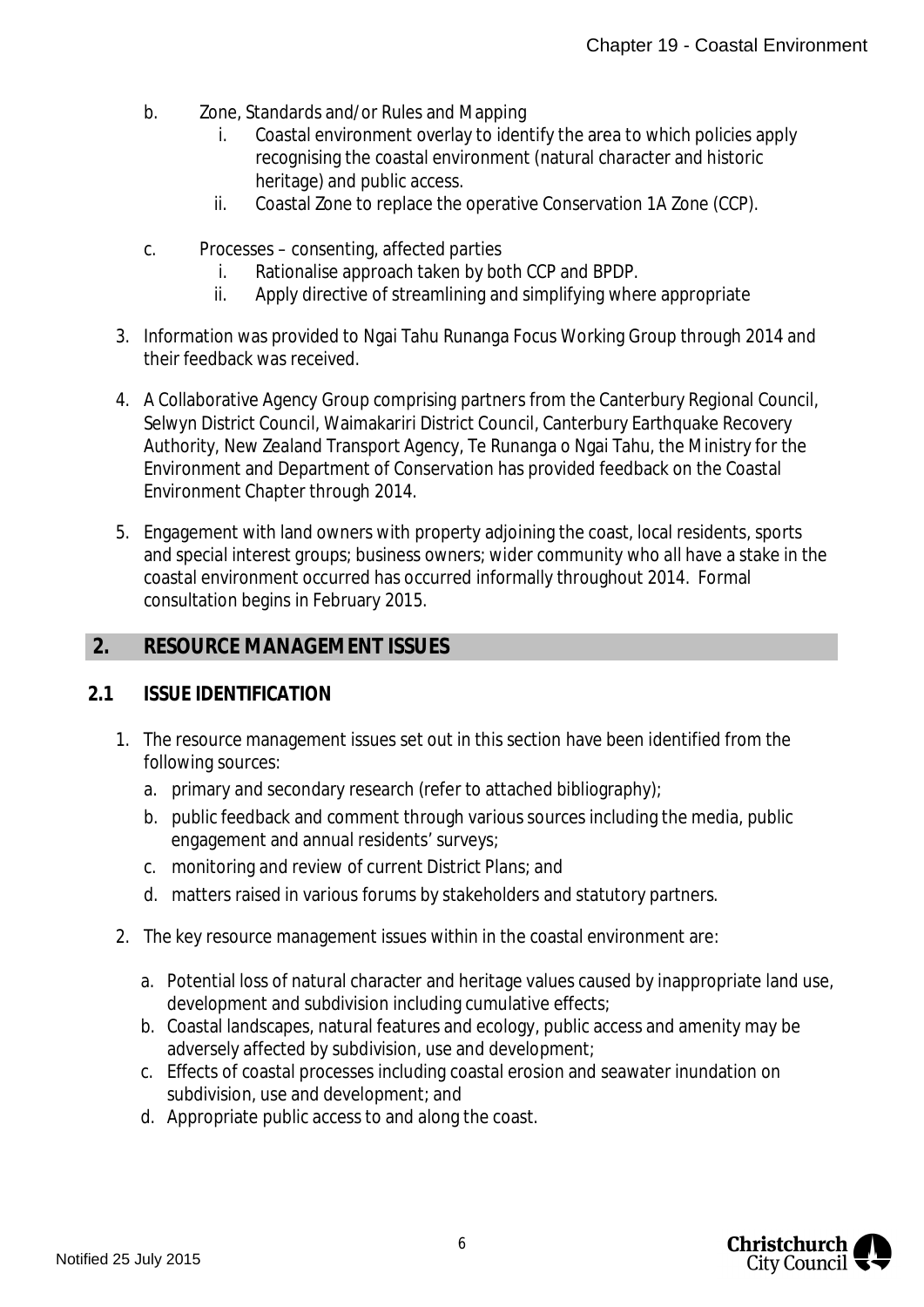# **2.2 STRATEGIC PLANNING DOCUMENTS**

- 1. The strategic planning documents broadly identify the resource management issues for the district and provide the higher level policy direction to resolve these issues. Those strategic provisions that have been taken into account or given effect to in the Coastal Environment Chapter are summarised in **Appendix 1**. These documents broadly identify the resource management issues for the district and provide higher level policy direction to resolve these issues.
- 2. The Strategic Directions Chapter also contains higher order objectives and policies to reflect the outcomes sought in a number of strategic planning documents. An assessment of these objectives and policies is contained within the Section 32 Strategic Directions Report. Those objectives and policies are relied on in this chapter are discussed in section 5 (Evaluation of Proposed Policies, Rules and Methods).
- 3. A table summarising the hierarchy of objectives and policies is attached as **Appendix 3** (trim ref: 14/943745). This includes:
	- a. NZCPS;
	- b. RPS;
	- c. RCEP;
	- d. LURP;
	- e. Mahaanui IMP;
	- f. City Plan and BPDP; and
	- g. DRP Phase 1 and strategic directions.

## **2.3 RESOURCE MANAGEMENT ISSUES**

#### **RESOURCE MANAGEMENT ISSUE 1 – Identification of the coastal environment**

The coastal environment has characteristics, qualities and uses that mean there are particular challenges in promoting sustainable management. It is necessary to define the landward extent of the coastal environment along the District's coastline to provide certainty for the Council and the community.

#### **RESOURCE MANAGEMENT ISSUE 2 – Loss of natural character and heritage in the coastal environment**

Inappropriate subdivision, use and development within the coastal environment can result in loss of natural character and heritage.

#### **RESOURCE MANAGEMENT ISSUE 3 – Public access to and along the coastal marine area**

The natural and recreational attributes of the coast and its attraction as a place to live and visit place pressure on the coastal environment. Inappropriate access must be carefully managed to ensure the coastal environment is not adversely affected and the safe and efficient operation of the Port of Lyttelton, and the jetties at Diamond Harbour and Akaroa Harbour.

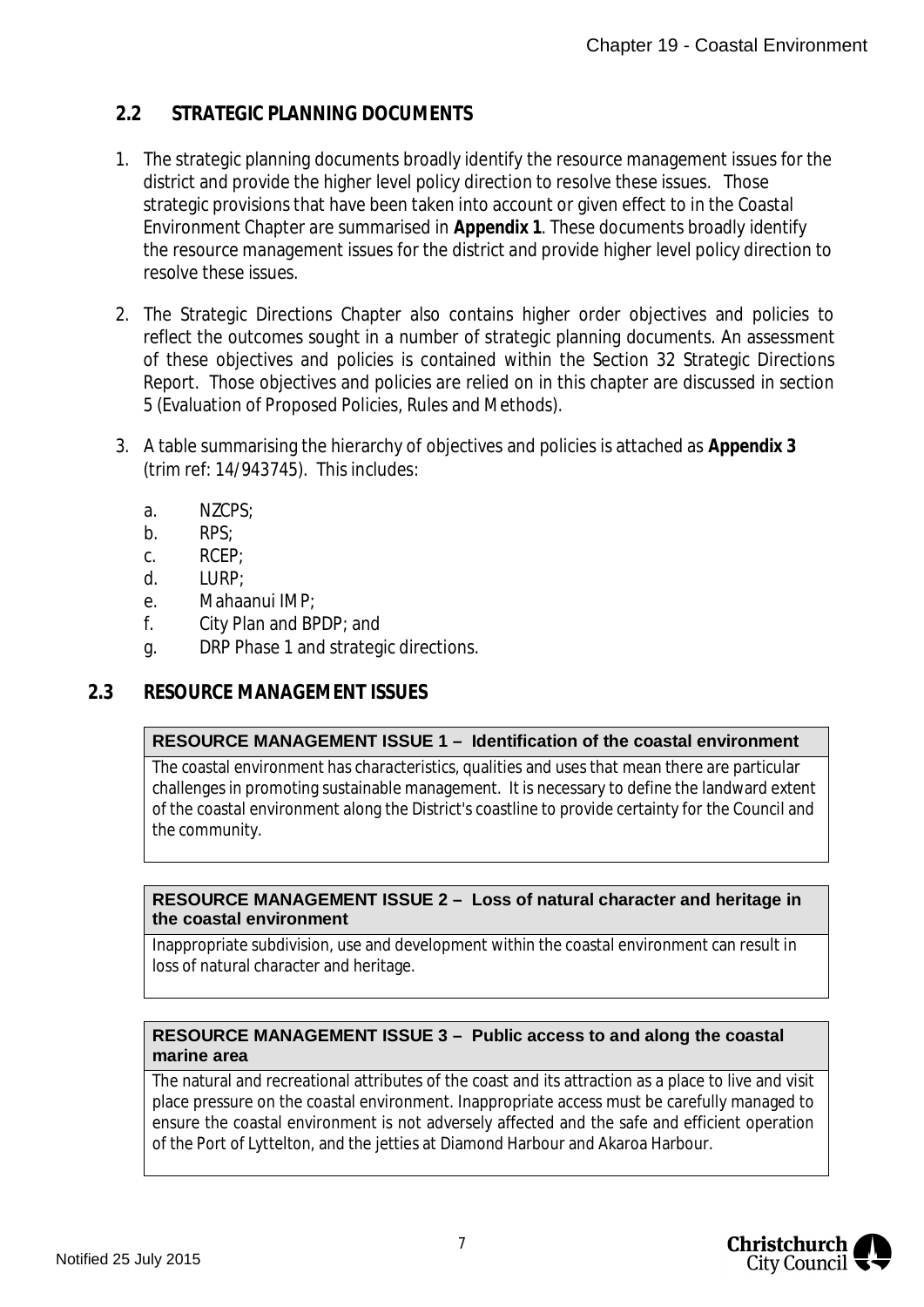# <span id="page-8-0"></span>**3. SCALE AND SIGNIFICANCE EVALUATION**

- 1. The level of detail undertaken for the evaluation of the proposed District Plan provisions has been determined by an assessment of the scale and significance of the implementation of the proposed District Plan provisions. The scale and significance assessment considers the environmental, economic, social and cultural effects of the provisions. In making this assessment regard has been had to whether the provisions;
	- a. are of regional or city wide significance;
	- b. impede the City's recovery;
	- c. adversely affect peoples health and safety;
	- d. result in a significant change to the character and amenity of local communities;
	- e. have effects on resources that are considered to be a matter of national importance in terms of section 6 of the Act;
	- f. adversely effect those with particular interests including Maori (consideration needs to be given to whether there is certainty of effects based on the availability of information to assess benefits and costs);
	- g. limit options for future generations to remedy effects;
	- h. whether the effects have been considered implicitly or explicitly by higher order documents; and
	- i. whether the provisions include regulations or other interventions that will impose significant costs on individuals or communities.

## **3.1 OBJECTIVES**

- 1. The objectives contained within this chapter gives effect to the provisions contained within the NZCPS 2010 and the CRPS 2013 and the proposed Strategic Directions Chapter where that is relevant to the coastal environment. Those Strategic Directions having particular relevance to the Coastal Environment Chapter are listed in **Appendix 2**. The scale and significance of the Strategic Directions objectives and policies has already been assessed under the Section 32 Report for the Strategic Directions Chapter.
- 2. The objectives seek to prevent adverse effects of activities on the coastal environment, and enable public access to and along the coastal marine area while maintaining and enhancing the natural character.

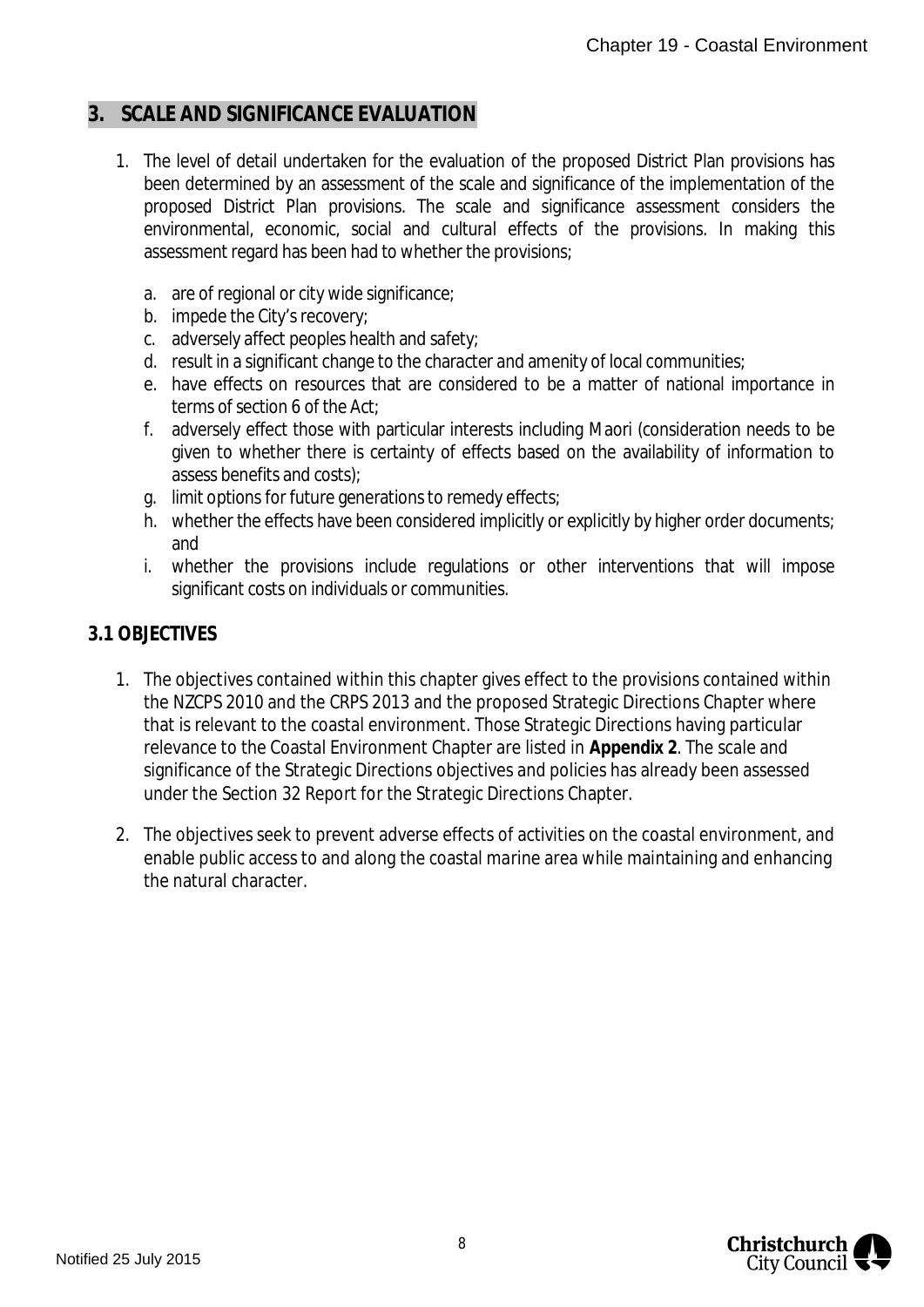## **3.2 POLICIES AND RULES**

- 1. The policies propose actions to achieve the objective. The first policy seeks to ensure the nature, scale, intensity and location of development within the identified coastal environment preserves and enhances the natural character and heritage. The Coastal Environment Chapter provides an objective and policy framework for the management of activities within the coastal environment.
- 2. The mapped location of the landward extent of the coastal environment was determined using multi-criteria analysis to rank the following criteria:
	- natural coastal character;
	- coastal landscape and ecology;
	- coastal natural hazards;
	- interaction with the Coastal Marine Area;
	- public access and recreation;
	- heritage values; and
	- applying a practical and reasonable approach.
- 3. The approach taken, of identifying the landward extent of the coastal environment on the planning maps, was adopted as a way of providing certainty and clarity to landowners, developers, the public and the Council when considering whether development proposals have the potential to adversely affect the coastal environment. If the landward extent of the coastal environment was not identified on the planning maps, an assessment would be needed for many more development proposals with a supporting assessment of whether a proposal is "in or out" of the coastal environment. Not delineating the coastal environment on the planning maps would therefore create additional costs for developers and give more discretion to the Council to determine this outcome.
- 4. The rules implementing this policy are contained within those chapters with district wide rules and with zones that adjoin the coastal marine area boundary e.g. the Natural and Cultural Heritage Chapter controls the adverse effects of use and development on natural character, landscapes and natural features. The chapter identifies and manages areas of high and outstanding natural character in the coastal environment, outstanding natural features or landscapes very high and high natural character, outstanding natural landscapes, and significant features or landscapes. Sites of ecological significance, heritage settings and items and significant trees using similar mechanisms.
- 5. The Subdivision, Development and Earthworks also implements the objectives and policies within the Coastal Environment Chapter through the application of district wide rules that manage the intensification and nature of development. Rural and urban zones also play a role in implementing with these objectives and policies with Rural Banks Peninsula Zone adjoining much of the District's coastline.
- 6. The second policy aims to ensure public access to and along the coastal marine area, including to mahinga kai and other Taonga, is maintained and enhanced and that the relationship of manawhenua with their ancestral lands, water and sites is maintained. The second policy also aims to ensure that public access is concentrated where existing access

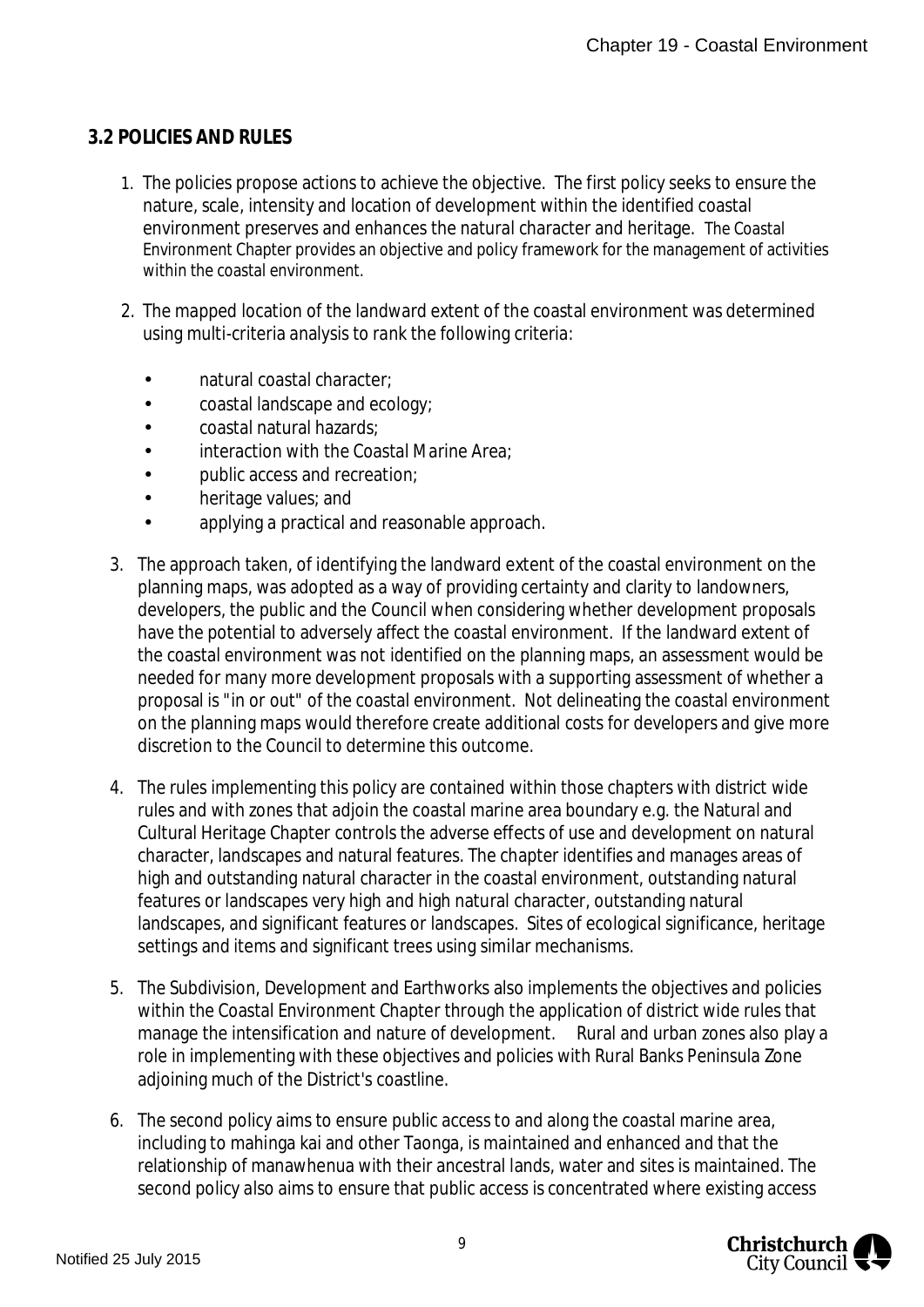exists, does not given rise to destruction of features or detract from the amenity of the coastal environment and does not compromise the safe and efficient operation of the Port of Lyttelton or jetties at Diamond and Akaroa Harbours. The rules implementing this policy are contained within the provisions that apply to several zones that adjoin the coastal marine area boundary.

7. A Coastal Zone is proposed to implement these policies in those areas of the coast adjoining major urban areas where the adverse effects of recreation activities and facilities and coastal processes require management. This zone incorporates that area adjacent to open coast from Waimakariri River to Godley Head, some areas adjoining Te Ihutai / the Avon-Heathcote Estuary and a small area of rocky coastal line at Diamond Harbour within Lyttelton Harbour. Much of this area is zoned Conservation 1A Zone in the operative Christchurch City Plan. The rules in the Coastal Zone largely reflect existing rules within the Conservation 1A Zone.

#### <span id="page-10-0"></span>**4. EVALUATION OF PROPOSED OBJECTIVES**

1. Section 32(1)(a) of the RMA requires the Council to evaluate the extent to which the objectives are the most appropriate way to achieve the purpose (section 5) of the Act.

| OBJECTIVE MOST APPROPRIATE WAY TO ACHIEVE THE PURPOSE OF THE RMA                                                                                   |                                                                                                                                                                                                                                                                                                                                                                                                                                                                                                                                                                                                       |  |  |  |
|----------------------------------------------------------------------------------------------------------------------------------------------------|-------------------------------------------------------------------------------------------------------------------------------------------------------------------------------------------------------------------------------------------------------------------------------------------------------------------------------------------------------------------------------------------------------------------------------------------------------------------------------------------------------------------------------------------------------------------------------------------------------|--|--|--|
| Objective                                                                                                                                          | <b>Summary of Evaluation</b>                                                                                                                                                                                                                                                                                                                                                                                                                                                                                                                                                                          |  |  |  |
| 19.1 Coastal Environment Objectives                                                                                                                |                                                                                                                                                                                                                                                                                                                                                                                                                                                                                                                                                                                                       |  |  |  |
| 19.1.1 Adverse effects of activities within<br>the coastal environment are<br>generally avoided except in urban<br>areas.                          | Objective 19.1 directs that generally the<br>a.<br>adverse effects of subdivision, use and<br>development are to be avoided within the<br>coastal environment. This objective reflects<br>the guidance in Policy 1 of the NZCPS 2013<br>which explains how the extent and                                                                                                                                                                                                                                                                                                                             |  |  |  |
| 19.1.2 Public access to and along the coast<br>is maintained and enhanced while<br>preserving the natural character of<br>the coastal environment. | characteristics of the coastal environment<br>can be determined. It also reflects the<br>quidance in Policies $2-7$ ; 10-11; and 13 -19 in<br>respect of the Treaty of Waitangi, tangata<br>whenua and Maori heritage, when to adopt a<br>precautionary approach, integrated<br>management of resources, management<br>under other legislation, activities, strategic<br>planning, reclamation, indigenous<br>biodiversity, preservation and restoration of<br>natural character, natural features and<br>landscapes, the identification and protection<br>of heritage, public open space and access. |  |  |  |
|                                                                                                                                                    | b. The CRPS 2013 provides direction in policies<br>8.3.2 - 8.3.5 respect of integrated<br>management, the management of activities,<br>preservation of the natural character, the<br>maintenance and enhancement of Ngai Tahu<br>and public access.                                                                                                                                                                                                                                                                                                                                                   |  |  |  |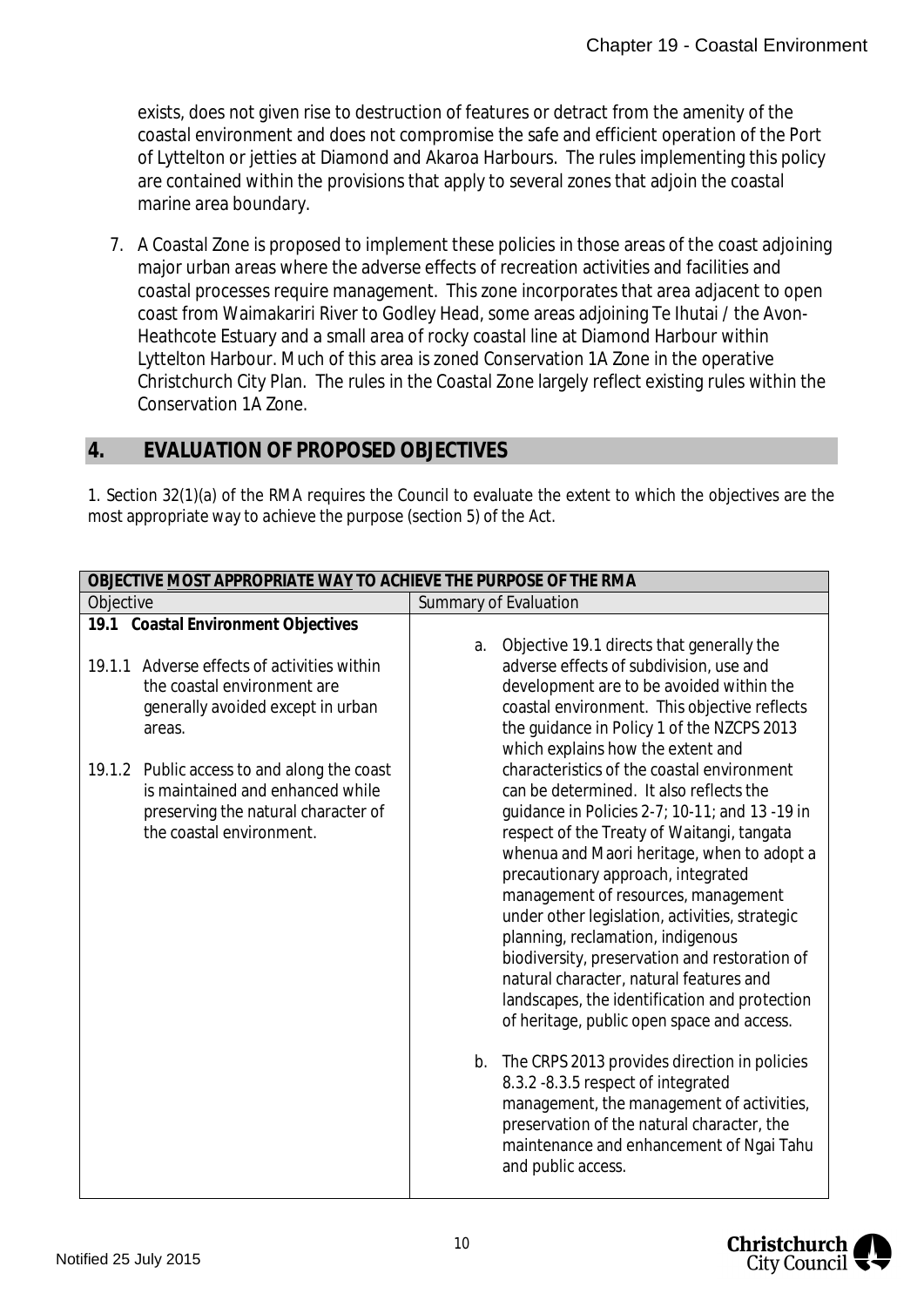# <span id="page-11-0"></span>**5. EVALUATION OF PROPOSED POLICIES, RULES AND METHODS**

- a. Section 32(1)(b) requires an evaluation of whether the provisions are the most appropriate way to achieve the objectives by identifying other reasonable practicable options, assessing the efficiency and effectiveness of the provisions in achieving the objectives, and summarising the reasons for deciding on the provisions.
- b. The assessment must identify and assess the benefits and costs of environmental, economic, social and cultural effects that are anticipated from the implementation of the provisions, including opportunities for economic growth and employment. The assessment must if practicable quantify the benefits and costs and assess the risk of acting or not acting if there is uncertain or insufficient information available about the subject matter.
- c. A quantitative economic cost benefit analysis was not considered necessary given the statutory and higher order policy directives to manage the adverse effects of activities in the coastal environment.
- **5.1 SUMMARY OF POLICY OPTIONS**

Based on analysis of the resource management issue set out in section 2.3 above, the following policy options have been considered:

- 1. **Option 1:** Maintain the status quo i.e. retain Christchurch City Plan (CCP) and Banks Peninsula District Plan (BPDP) provisions.
	- a. The CCP and BPDP do not identify a coastal environment or have a policy framework for the management of activities within the coastal environment to give effect to the directions provided by the NZCPS 2010 and the CRPS 2013.
	- b. As significant time has lapsed since the plans were prepared and made operative they do not reflect new technical information, applicable Council strategies and plans and the implications of relevant case law.
	- c. The plans do not reflect amendments to the RPS and RCEP resulting from the implementation of LURP Action 46 in respect of coastal hazard management.
	- d. The format of CCP and BPDP are more "effects based" while the proposed Replacement District Plan has moved toward "activities based" provisions.

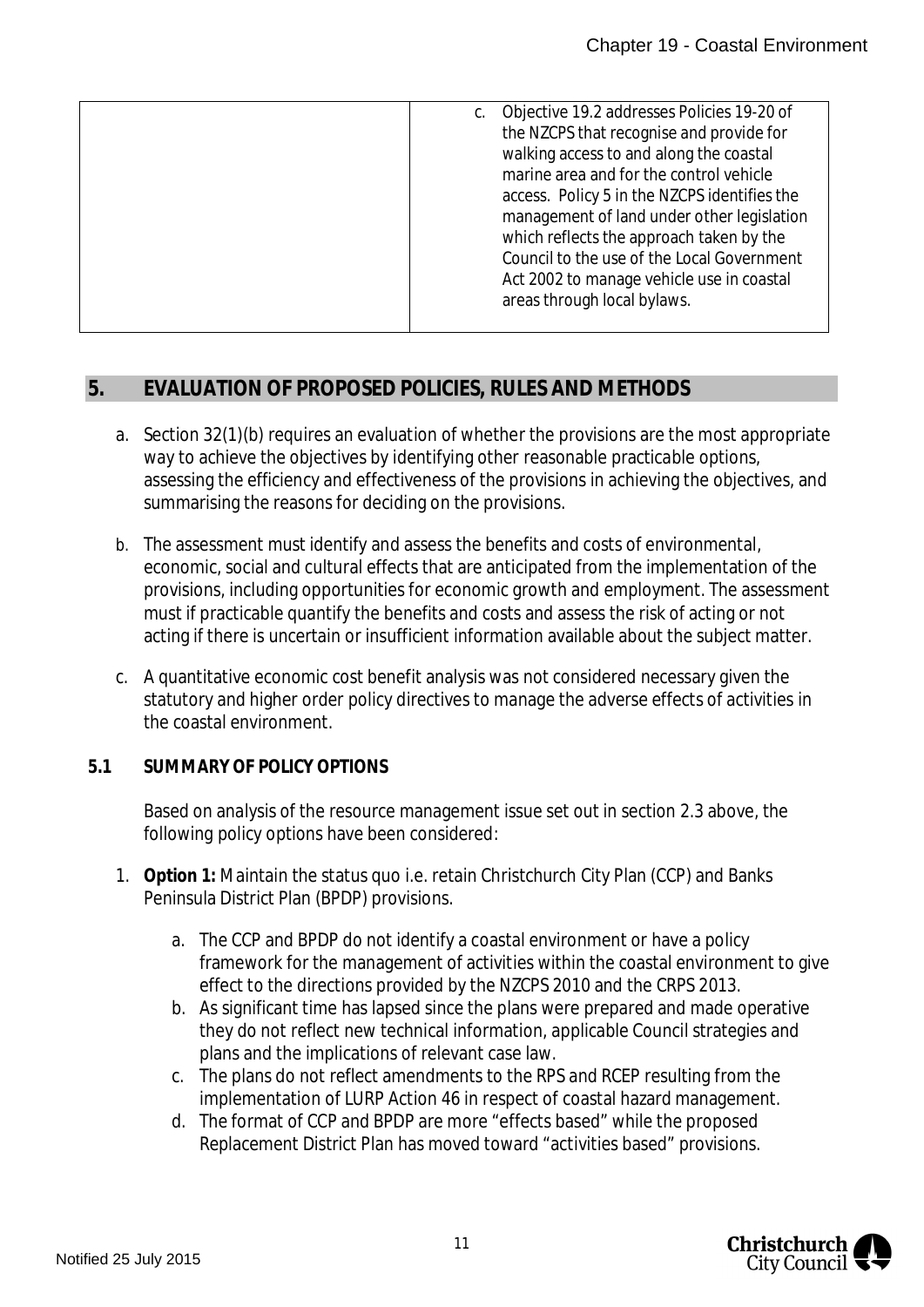- 2. **Option 2:** Adopt a more permissive approach to activities within the coastal environment with minimal regulation and use of non-regulatory methods.
	- a. A more permissive approach would not give effect to the Council's statutory responsibilities within key strategic documents and strategies (identified in section 2 above) particularly the NZCPS 2010 and the CRPS 2013.
- 3. **Option 3:** Identify the extent of the coastal environment in the district and provide a policy and rule framework for the management of activities within the coastal environment. Retain existing provisions where effective but strengthen and develop to reflect the NZCPS 2010, CRPS 2013 and new information.
	- a. Reflect the policy direction in legislation and strategic documents through the development of a policy framework for the coastal environment.
	- b. Use technical information to determine the local context and issues requiring management.

**Option 3** is the preferred option because it achieves the Council's statutory responsibilities and provides for an improved approach to the management of the coastal environment and activities affected by coastal processes.

#### **5.2 PROVISIONS (POLICY, RULE, METHOD) MOST APPROPRIATE WAY TO ACHIEVE THE OBJECTIVES 19.0 Coastal Environment Objectives**

- 19.1.1 Adverse effects of activities within the coastal environment are generally avoided except in urban areas.
- 19.1.2 Public access to and along the coast is maintained and enhanced while preserving the natural character of the coastal environment.

**Provision(s) most appropriate Effectiveness and Efficiency** 

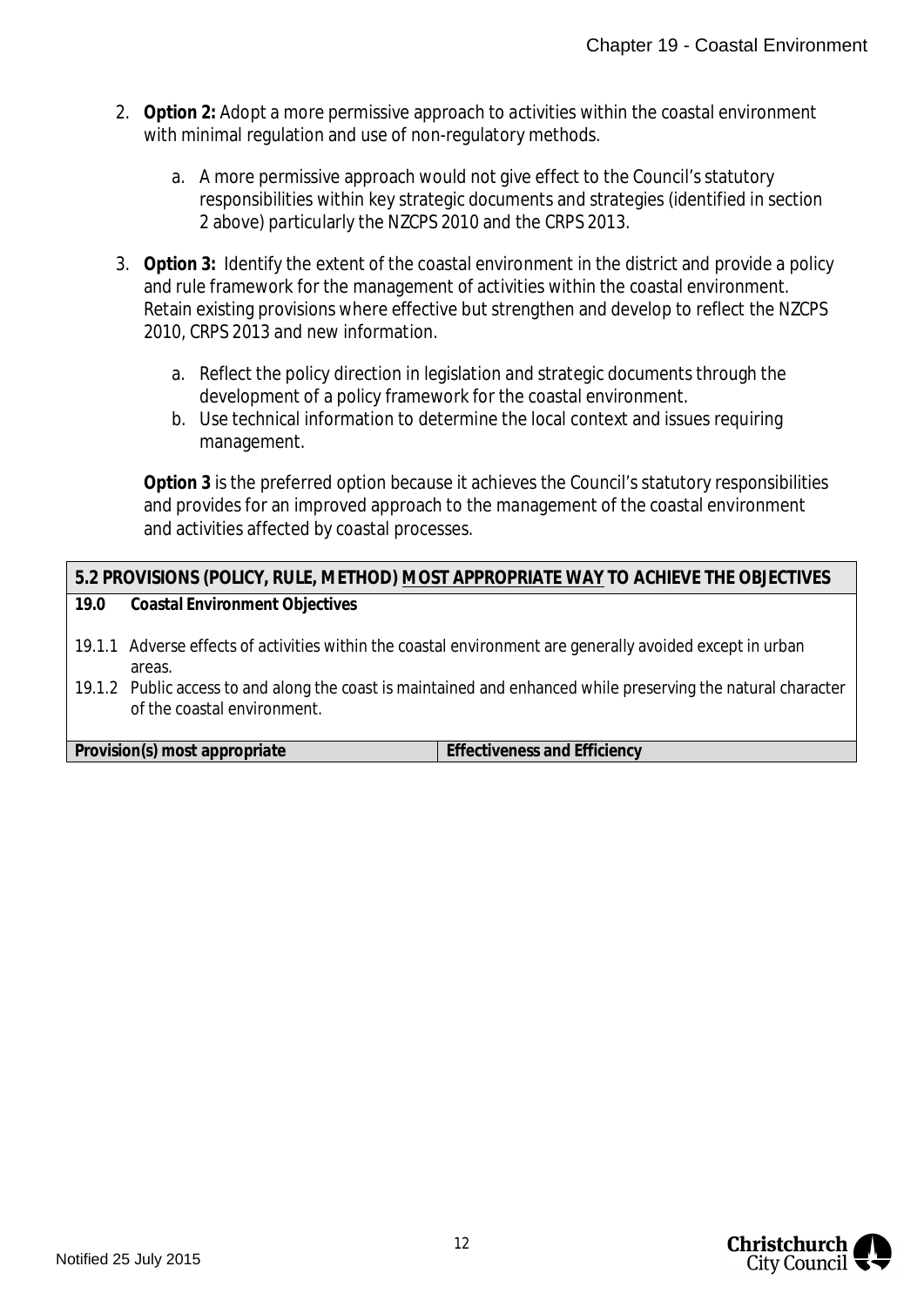| Option 3: Coastal Environment                                                                                                                                                                                                                                                                                        | 1. Benefits                                                                                                                                                                                                                                                                                                                                                  |
|----------------------------------------------------------------------------------------------------------------------------------------------------------------------------------------------------------------------------------------------------------------------------------------------------------------------|--------------------------------------------------------------------------------------------------------------------------------------------------------------------------------------------------------------------------------------------------------------------------------------------------------------------------------------------------------------|
|                                                                                                                                                                                                                                                                                                                      |                                                                                                                                                                                                                                                                                                                                                              |
| 1. Coastal Environment Policies                                                                                                                                                                                                                                                                                      | Identifying the coastal environment with supporting<br>a.<br>policies and methods will:                                                                                                                                                                                                                                                                      |
| 19.1.3 Ensure that subdivision, use and<br>development within the coastal<br>environment is of a nature, scale and<br>intensity and in a location that preserves<br>and enhances the natural character,<br>natural features, natural landscapes and<br>historic heritage of the coastal<br>environment, in terms of: | i. provide greater certainty as to the extent of<br>the area required to be managed under the<br>NZCPS 2010;<br>apply a consistent policy framework around<br>ii.<br>the coast of the district; and<br>achieve integrated management of natural<br>iii.<br>and physical resources to meet the economic,<br>social and cultural wellbeing of the<br>community |
| biophysical and geological aspects and<br>a.                                                                                                                                                                                                                                                                         |                                                                                                                                                                                                                                                                                                                                                              |
| natural landforms;<br>natural elements, processes and<br>b.<br>patterns;<br>ecological significance;<br>С.<br>protection of indigenous biodiversity;<br>d.<br>potential for restoration or                                                                                                                           | The Coastal Zone provides for habitat management<br>b.<br>and recreational activities in areas of the coast<br>adjoining much of the Christchurch urban area to<br>competing uses and coastal processes. Much of the<br>land in this zone is in public ownership.                                                                                            |
| е.<br>rehabilitation;<br>visual qualities and amenity values;<br>f.<br>heritage values attached to items,<br>g.<br>places and features;                                                                                                                                                                              | Identification of areas potentially affected by coastal<br>C.<br>hazards over the next 100 years and the proposed<br>policies and methods will involve adjusting use and<br>development patterns as a response to inundation                                                                                                                                 |
| the relationship of Ngai Tahu /<br>h.<br>Manawhenua and their culture and                                                                                                                                                                                                                                            | likelihood and some measure of shoreline retreat.                                                                                                                                                                                                                                                                                                            |
| traditions with their ancestral lands,<br>water, sites, wāhi tapu and wāhi<br>taonga;<br>recognised cultural heritage and<br>i.                                                                                                                                                                                      | The policy recognises the public expectation for<br>d.<br>walking access to and along the coast as the coast<br>and beach are highly valued by the community for<br>recreation use.                                                                                                                                                                          |
| customary rights;                                                                                                                                                                                                                                                                                                    |                                                                                                                                                                                                                                                                                                                                                              |
| open space and recreation; and<br>k.<br>natural hazards.                                                                                                                                                                                                                                                             | The Port of Lyttelton provides economic benefits to<br>е.<br>the district and ensuring health and safety is<br>significant. Jetties at Diamond Harbour and Akaroa                                                                                                                                                                                            |
| 19.1.4 Ensure public access to and along the coast<br>including for public use and appreciation:                                                                                                                                                                                                                     | Harbour enable transportation of passengers and<br>freight.                                                                                                                                                                                                                                                                                                  |
| is maintained and enhanced including<br>a.                                                                                                                                                                                                                                                                           | Costs<br>2.                                                                                                                                                                                                                                                                                                                                                  |
| Ngāi Tahu / Manawhenua access to<br>mahinga kai, wāhi tapu and wāhi<br>taonga;                                                                                                                                                                                                                                       | There are opportunity costs associated with<br>a.<br>development opportunities that are foregone when                                                                                                                                                                                                                                                        |
| does not adversely affect the<br>b.<br>relationship of Ngai Tahu /<br>Manawhenua with their ancestral                                                                                                                                                                                                                | more restricted controls are applied to the<br>subdivision, use and development of land.                                                                                                                                                                                                                                                                     |
| lands, water and sites;<br>is concentrated where existing access<br>С.<br>is provided;                                                                                                                                                                                                                               | Generally activities requiring resource consent<br>b.<br>approval under the operative CCP and BPDP will<br>continue to require approval under the proposed                                                                                                                                                                                                   |
| does not give rise to the destruction of<br>d.<br>features of the coastal environment<br>or detract from the amenity of the<br>coastal environment; and                                                                                                                                                              | Replacement District Plan. The objectives and<br>policies for the coastal environment provide an<br>addition overarching policy layer to be considered<br>where resource consent approval is required.                                                                                                                                                       |
| does not compromise the safe and<br>е.<br>efficient operation of Lyttelton Port of                                                                                                                                                                                                                                   | Rules requiring resource consent approval create<br>С.                                                                                                                                                                                                                                                                                                       |

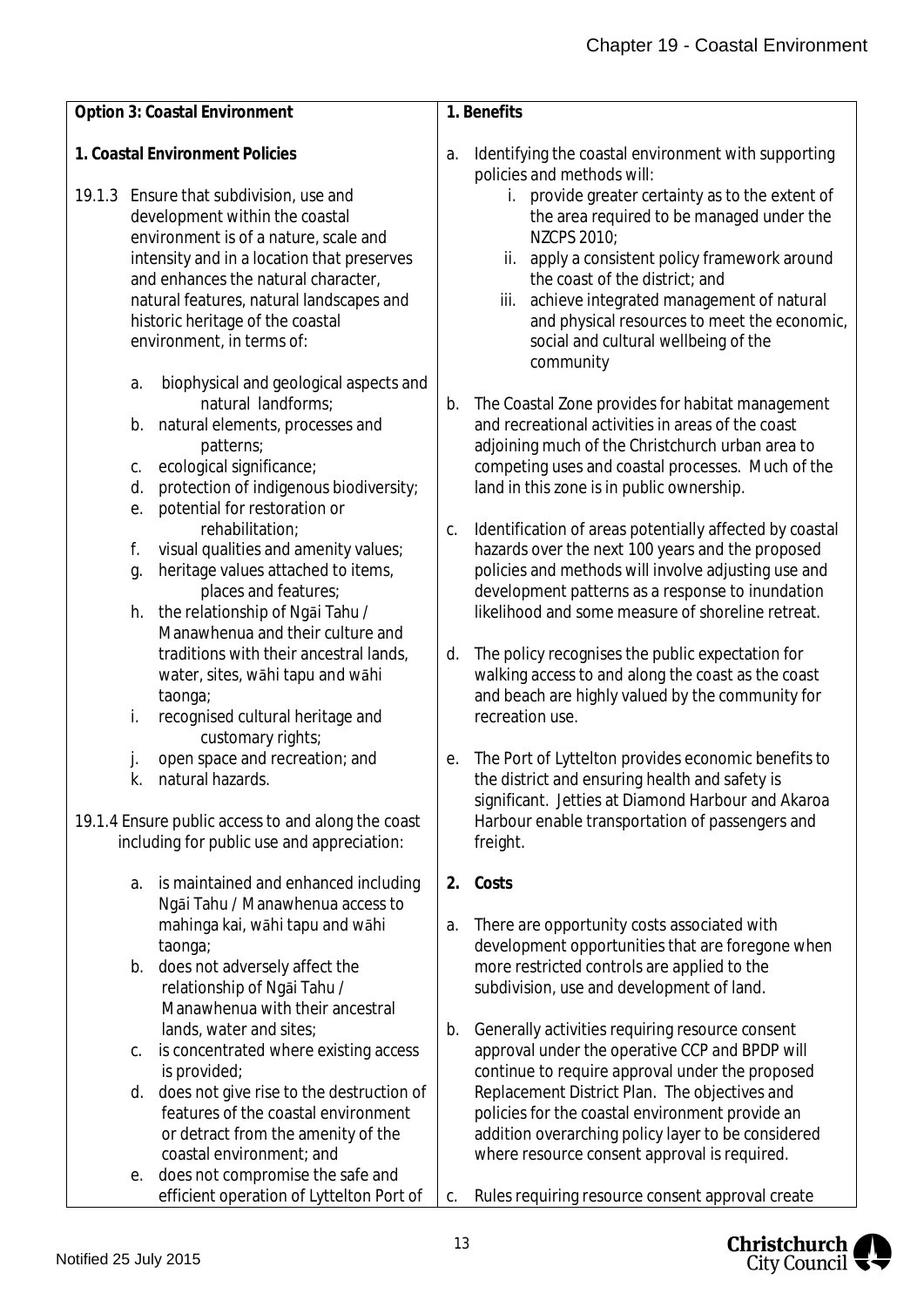| 2. | Christchurch, and jetties at Diamond<br>Harbour, and Akaroa Harbour.<br>Methods                                                                                                    |    | compliance costs however this must be traded off<br>against the need to preserve and enhance the natural<br>character and heritage of the coastal environment<br>and to ensure public access to and along coastal                    |
|----|------------------------------------------------------------------------------------------------------------------------------------------------------------------------------------|----|--------------------------------------------------------------------------------------------------------------------------------------------------------------------------------------------------------------------------------------|
| a. | Identify the landward extent of the coastal<br>environment on the planning maps.                                                                                                   | d. | marine area is maintained and enhanced.<br>Much of the land within the Coastal Zone is located<br>along the open coast which is exposed to active                                                                                    |
| b. | Use a Coastal Zone to provide for habitat<br>management and recreational activities in<br>discrete areas of coastline.                                                             |    | coastal processes and hazards associated with costal<br>erosion and seawater inundation. As a consequence<br>there is limited provision made for built<br>development.                                                               |
| С. | Rely on other zones (adjoining the coastal<br>marine area boundary) to manage the adverse<br>effects of activities within the coastal<br>environment by requiring consideration of | е. | Not all areas in the coastal environment within sites<br>that are held in private ownership are accessible to<br>the public.                                                                                                         |
|    | coastal environment when resource consent is<br>required.                                                                                                                          | 3. | <b>Efficiency and Effectiveness</b>                                                                                                                                                                                                  |
| d. | Non-regulatory methods associated with<br>improving public awareness of areas e.g. areas<br>subject to coastal hazards.                                                            | a. | The objectives and policies for the Coastal<br>Environment Chapter are considered to have high<br>efficiency as they provide a framework to manage<br>facilitate development within the coastal                                      |
| e. | Use the Local Government Act 2002 and<br>bylaws created under this Act to control                                                                                                  |    | environment.                                                                                                                                                                                                                         |
|    | vehicle access and use to and along coastal<br>areas.                                                                                                                              | b. | The Coastal Zone provides an efficient method to<br>manage development across sandy and rocky<br>shoreline that continues to be a popular recreational<br>area adjoining the urban area of Christchurch City<br>and Diamond Harbour. |
|    |                                                                                                                                                                                    | C. | The Coastal Zone is primarily in public ownership<br>and the provisions will work in tandem with Council<br>strategies and management plans for recreation<br>areas and facilities in this area.                                     |
|    |                                                                                                                                                                                    | d. | Council bylaws are considered the most efficient and<br>effective method to manage vehicle access to and<br>along beaches.                                                                                                           |
|    | 2. Rules - Coastal Zone                                                                                                                                                            |    | 1. Benefits:                                                                                                                                                                                                                         |
|    | Permitted activities<br>In the Coastal Zone the activities listed below are                                                                                                        | a. | The zone enables habitat restoration, dune<br>management, customary harvest, and recreation<br>activities.                                                                                                                           |
|    | permitted activities if they comply with any<br>Activity Specific Standards set out in this table.<br>Conservation activities.<br>Customary harvesting.                            | b. | Provision for surf lifesaving activities and recreation<br>facilities associated with surf clubs and yacht clubs<br>that need to be adjacent to the beach and/or coast.                                                              |
|    | Passive recreation activities.<br>Planting of indigenous vegetation.                                                                                                               | C. | Indigenous vegetation providing habitat and the<br>closest and most accessible indigenous habitat that                                                                                                                               |

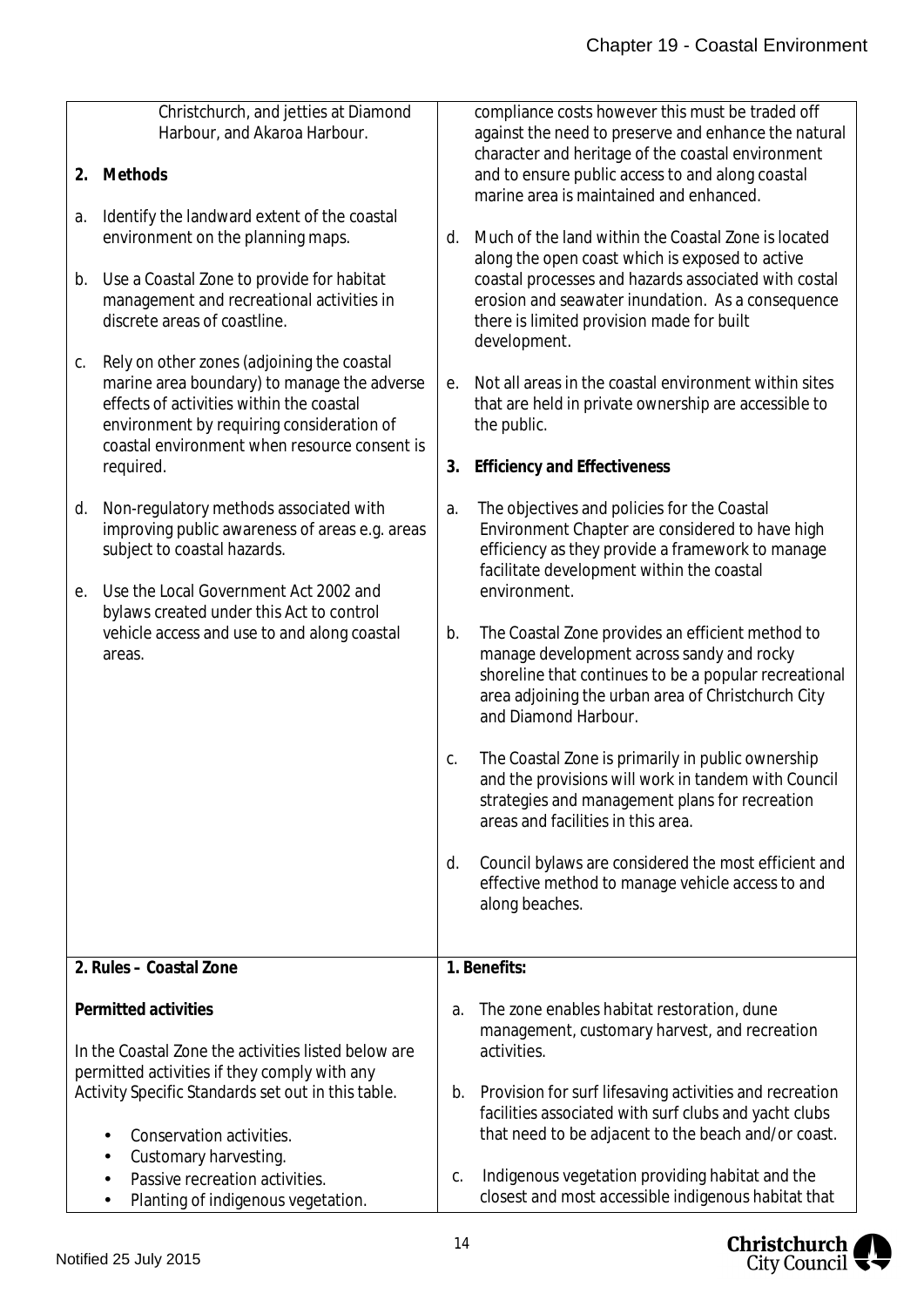| Surf lifesaving activities, including marked<br>$\blacksquare$                                                                                                        | many urban residents can experience.                                                                                                                                                                                                                        |
|-----------------------------------------------------------------------------------------------------------------------------------------------------------------------|-------------------------------------------------------------------------------------------------------------------------------------------------------------------------------------------------------------------------------------------------------------|
| patrol areas flags, temporary signage.<br>Planting of exotic vegetation or native<br>plants of non-local origin.                                                      | A coastal environment relatively free of structures<br>d.<br>and buildings which have benefits in terms of<br>preserving natural character, avoiding risk to people                                                                                         |
| Activities may also be restricted discretionary,<br>discretionary, non-complying or prohibited as<br>specified in Rules 19.2.2.3, 19.2.2.4, 19.2.2.5 and<br>19.2.2.6. | and property from coastal hazards and maintaining<br>public access.<br>Recognition of scheduled baches and baches to be<br>е.                                                                                                                               |
| Restricted discretionary activities<br>The activities listed below are restricted<br>discretionary activities.                                                        | removed at Hobsons Bay, Taylors Mistake and<br>Boulder Bay. Appendix 19.5.1 maps scheduled<br>baches and baches to be removed at Hobsons Bay,<br>Taylors Mistake and Boulder Bay. The map reflects a<br>review of the status of baches undertaken to inform |
| Discretion to grant or decline consent and impose<br>conditions is restricted to the Matters<br>of<br>Discretion, as set out in the following table.                  | the Residential chapter (see 5.16 in section 32<br>report supporting the Residential chapter).                                                                                                                                                              |
| Any activity listed in 19.2.2.1 that does not<br>$\blacksquare$                                                                                                       | 2. Costs:                                                                                                                                                                                                                                                   |
| meet one or more of the Activity Specific<br>Standards.                                                                                                               | Resource consents and compliance costs.<br>a.                                                                                                                                                                                                               |
| Indigenous vegetation clearance except as<br>$\blacksquare$<br>provided for in 19.2.2.1 P2.<br>Planting of exotic vegetation except as                                | Accessibility and human activity potentially further<br>b.<br>damaging or destroying ecologically fragile areas.                                                                                                                                            |
| provided for in P6.                                                                                                                                                   | 3. Efficiency and Effectiveness:                                                                                                                                                                                                                            |
| Any application arising from non compliance<br>with this rule shall not be limited or publicly<br>notified.                                                           | The rules enable assessment of potential effects<br>a.<br>with exercise of discretion limited where appropriate<br>and assessment matters to assist in achieving<br>sustainable environmental outcomes.                                                     |
| Discretionary activities<br>The activities listed below are discretionary<br>activities.                                                                              | The benefits to the community outweigh the costs to<br>b.<br>developers.                                                                                                                                                                                    |
| Additions to existing buildings.<br>Buildings and carparks associated with Surf<br>Lifesaving Clubs and Yacht Clubs.<br>Recreation facility.<br>Marine structures.    |                                                                                                                                                                                                                                                             |
| Non Complying Activities<br>The activities listed below are non-complying<br>activities.                                                                              |                                                                                                                                                                                                                                                             |
| Any activity not provided for as a<br>permitted, restricted discretionary, or<br>discretionary activity.                                                              |                                                                                                                                                                                                                                                             |
| Any building not provided for as a<br>permitted, restricted discretionary, or<br>discretionary activity.                                                              |                                                                                                                                                                                                                                                             |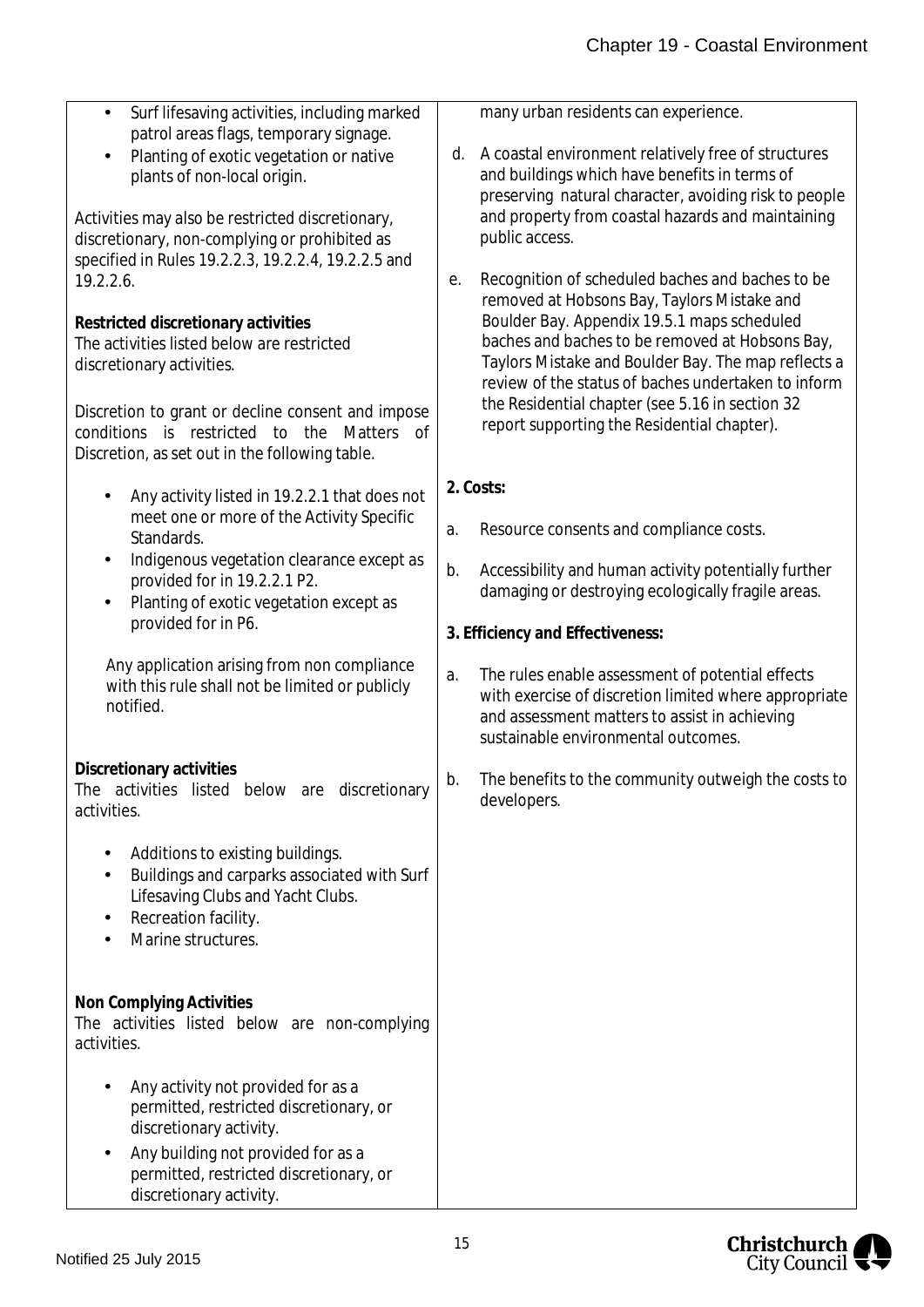| Any additions or alterations to any<br>scheduled baches at Taylors Mistake<br>shown in Appendix 19.5.1.<br><b>Prohibited Activities</b><br>The activities listed below are prohibited activities<br>at Taylors Mistake, Hobsons Bay and Boulder Bay.<br>The erection of a new bach to replace any<br>existing scheduled bach shown in<br>Appendix 19.5.1 which has been damaged<br>beyond repair or habitation by rockfall,<br>landslip, storms, wave action or any other<br>natural event.<br>Any activity, other than temporary<br>occupation of a bach in Appendix 19.5.1.<br>Any bach which is not scheduled in<br>Appendix 19.5.1. |                                                                                                                                                                                                                                                                            |
|-----------------------------------------------------------------------------------------------------------------------------------------------------------------------------------------------------------------------------------------------------------------------------------------------------------------------------------------------------------------------------------------------------------------------------------------------------------------------------------------------------------------------------------------------------------------------------------------------------------------------------------------|----------------------------------------------------------------------------------------------------------------------------------------------------------------------------------------------------------------------------------------------------------------------------|
|                                                                                                                                                                                                                                                                                                                                                                                                                                                                                                                                                                                                                                         |                                                                                                                                                                                                                                                                            |
| Options less or not as appropriate to achieve the Objectives and policies:                                                                                                                                                                                                                                                                                                                                                                                                                                                                                                                                                              |                                                                                                                                                                                                                                                                            |
|                                                                                                                                                                                                                                                                                                                                                                                                                                                                                                                                                                                                                                         | <b>Benefits</b><br>1.                                                                                                                                                                                                                                                      |
| Option 1: Status quo - retain existing City<br>2.<br>and Banks Peninsula District Plan provisions                                                                                                                                                                                                                                                                                                                                                                                                                                                                                                                                       | Current policy framework and zoning is known and<br>a.<br>understood by the community.                                                                                                                                                                                     |
|                                                                                                                                                                                                                                                                                                                                                                                                                                                                                                                                                                                                                                         | Costs<br>2.                                                                                                                                                                                                                                                                |
|                                                                                                                                                                                                                                                                                                                                                                                                                                                                                                                                                                                                                                         | The Council's statutory obligations to give effect to<br>а.<br>the NZCPS would not be met.                                                                                                                                                                                 |
|                                                                                                                                                                                                                                                                                                                                                                                                                                                                                                                                                                                                                                         | b. Potential inconsistency with approach of other local<br>authorities giving effect to NZCPS.                                                                                                                                                                             |
|                                                                                                                                                                                                                                                                                                                                                                                                                                                                                                                                                                                                                                         | The Council would not be providing the most current<br>С.<br>information on coastal hazards. By not informing<br>and managing the risks to people and property there<br>is the potential for land, houses, buildings to be<br>affected by erosion and seawater inundation. |
|                                                                                                                                                                                                                                                                                                                                                                                                                                                                                                                                                                                                                                         | <b>Efficiency and Effectiveness</b><br>3.                                                                                                                                                                                                                                  |
|                                                                                                                                                                                                                                                                                                                                                                                                                                                                                                                                                                                                                                         | Monitoring undertaken has not highlighted any<br>a.<br>specific issues / deficiencies.<br>Status quo would not be efficient or effective in<br>b.<br>giving effect to the NZCPS.                                                                                           |
|                                                                                                                                                                                                                                                                                                                                                                                                                                                                                                                                                                                                                                         | <b>Benefits</b><br>1.                                                                                                                                                                                                                                                      |
| Option 2: Adopt a more permissive approach<br>3.<br>to activities within the coastal environment                                                                                                                                                                                                                                                                                                                                                                                                                                                                                                                                        | Lower resource consent and compliance costs.<br>a.                                                                                                                                                                                                                         |

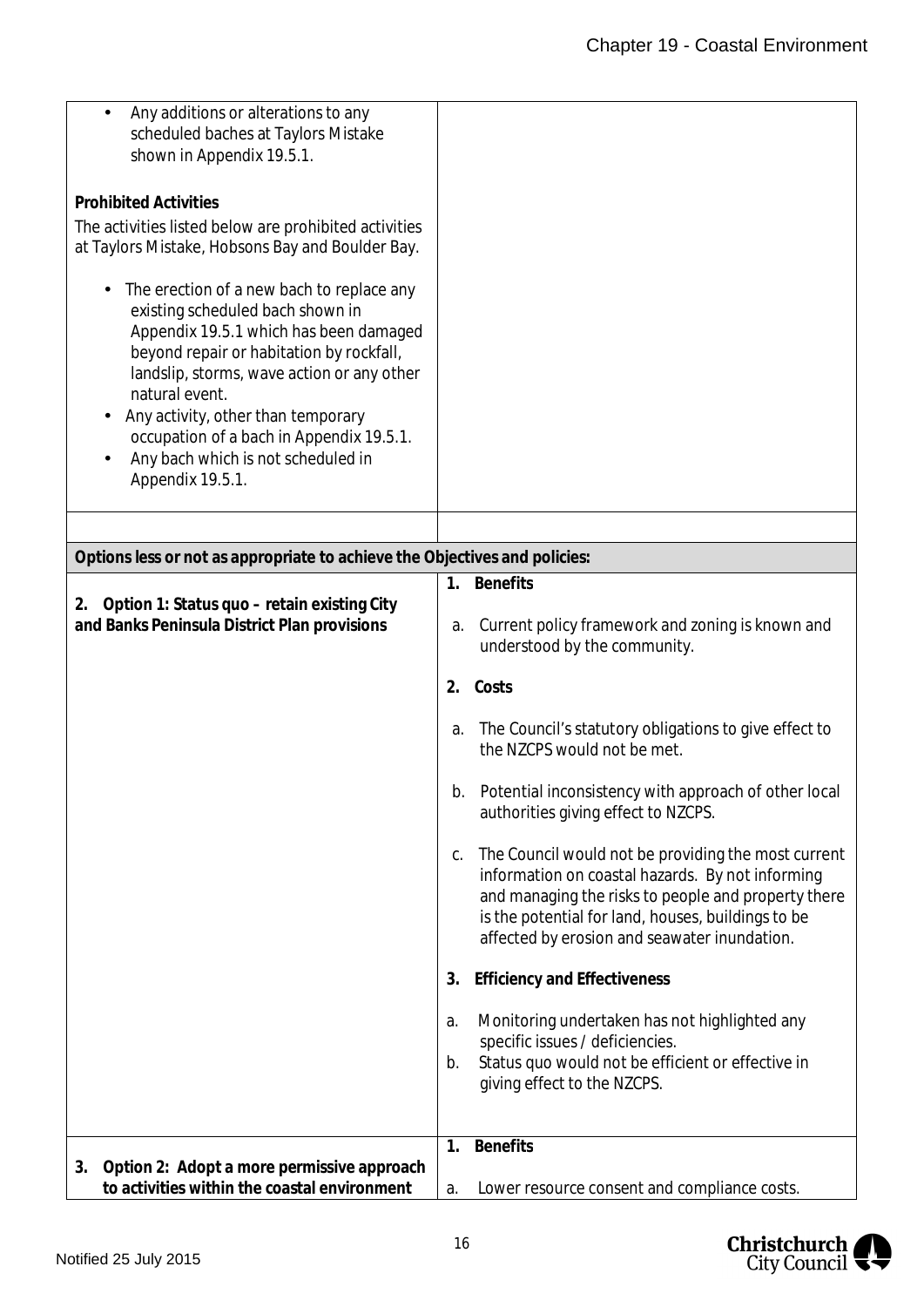| regulatory methods. | with minimal regulation and use of non-                                                                                                                                                                                                                                                    | b. | Natural and physical resource in the coastal                                                                                                                                                                                                                                                                    |
|---------------------|--------------------------------------------------------------------------------------------------------------------------------------------------------------------------------------------------------------------------------------------------------------------------------------------|----|-----------------------------------------------------------------------------------------------------------------------------------------------------------------------------------------------------------------------------------------------------------------------------------------------------------------|
|                     |                                                                                                                                                                                                                                                                                            |    | environment being used to support economic<br>growth.                                                                                                                                                                                                                                                           |
|                     |                                                                                                                                                                                                                                                                                            | 2. | Costs                                                                                                                                                                                                                                                                                                           |
|                     |                                                                                                                                                                                                                                                                                            | a. | Development occurring in an uncoordinated manner<br>urban sprawl and inappropriate subdivision. Use and<br>development along the coast could diminish the<br>natural character, ecology, landscape and amenity<br>values, historic heritage, and public access.                                                 |
|                     |                                                                                                                                                                                                                                                                                            | b. | People and property at risk from coastal hazards and<br>potentially land, houses, buildings being eroded or<br>inundated by the sea.                                                                                                                                                                            |
|                     |                                                                                                                                                                                                                                                                                            | С. | Public access may damage habitats with ecologically<br>fragile environments and impede the operation of<br>critical infrastructure.                                                                                                                                                                             |
|                     |                                                                                                                                                                                                                                                                                            | 3. | <b>Efficiency and Effectiveness</b>                                                                                                                                                                                                                                                                             |
|                     |                                                                                                                                                                                                                                                                                            |    | a. Relying on other Council strategies such as the Public<br>Open Space Strategy and bylaws prepared under the<br>Local Government Act to manage land with the<br>coastal environment and within coastal zone would<br>fail to fully meet the Council's statutory<br>responsibilities under the NZCPS and CRPS. |
|                     | Risk of Acting or Not Acting                                                                                                                                                                                                                                                               |    |                                                                                                                                                                                                                                                                                                                 |
|                     |                                                                                                                                                                                                                                                                                            |    | The risk of acting has been taken into account in the development of this Plan. The risk is that<br>the policy approach is too prescriptive and place unduly onerous restrictions on the nature,<br>scale, intensity of development within the coastal environment and coastal zone.                            |
| b.                  | The risks of not acting are that development occurs in an uncoordinated manner and urban<br>sprawl, and that inappropriate subdivision, use and development along the coast could<br>diminish the natural character, ecology, landscape and amenity values, heritage and public<br>access. |    |                                                                                                                                                                                                                                                                                                                 |
| C.                  | If there are no objectives and policies and associated rules to avoid and manage coastal<br>hazards, people and property will be put at risk from coastal erosion and seawater inundation.                                                                                                 |    |                                                                                                                                                                                                                                                                                                                 |
| d.                  | which direct the Council.                                                                                                                                                                                                                                                                  |    | Not acting would not give effect to statutory directions and higher order policy frameworks                                                                                                                                                                                                                     |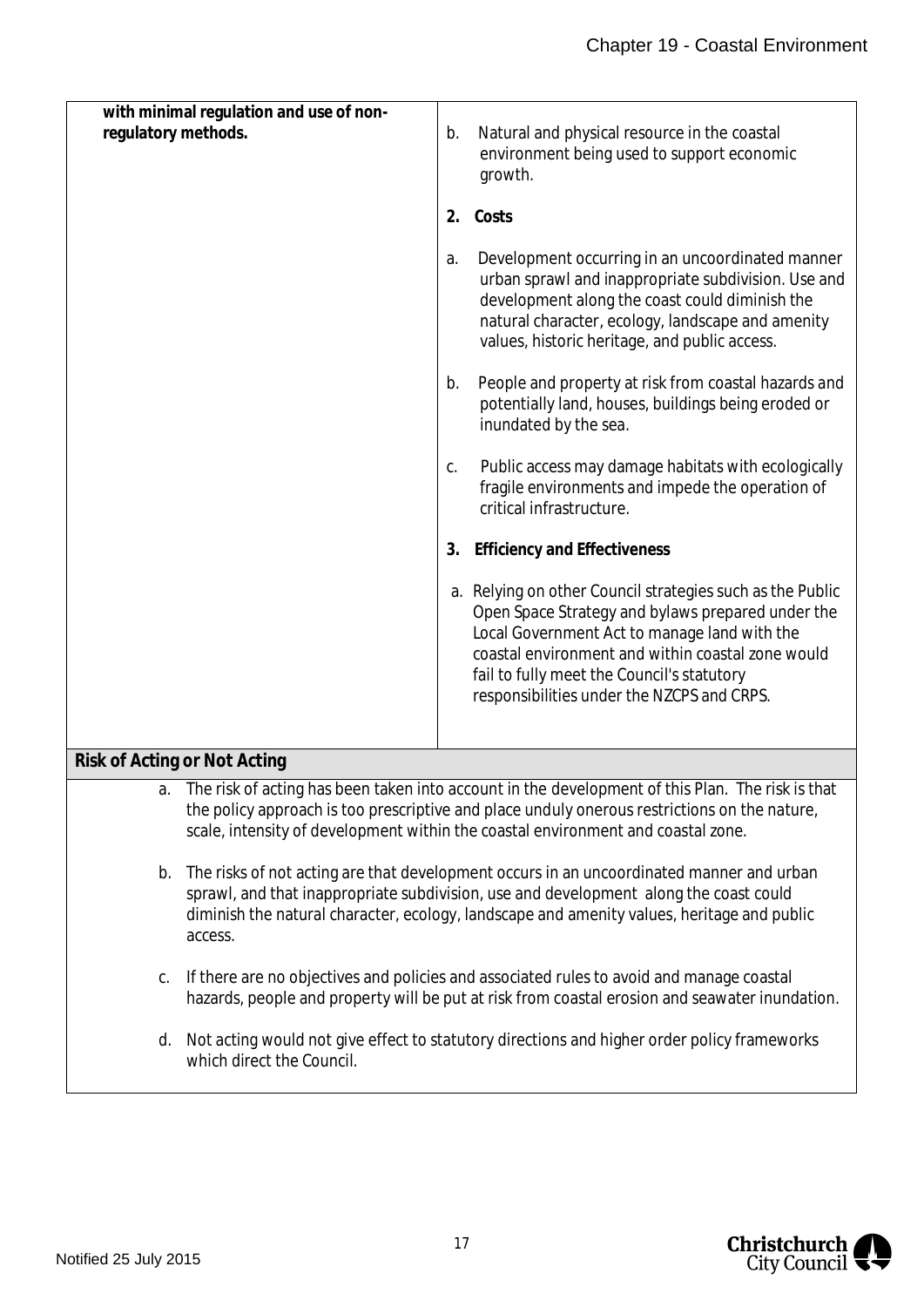#### <span id="page-18-0"></span>**6 CONCLUSIONS**

- 1 The Coastal Environment Chapter provides an overarching objective and policy framework for the management of activities within the coastal environment.
- 2 This approach maps the coastal environment and relies on rules that apply to zones that adjoin the coastal marine area boundary within the coastal environment and district wide rules applying across a number of zones to deliver the outcomes sought by the objectives and policies.
- 3 District wide rules within the Subdivision, Development and Earthworks Chapter and Natural and Cultural Heritage Chapter manage the effects of the intensification of development on coastal natural character, landscapes, natural features and heritage items within the coastal environment.
- 4 Activities requiring resource consent approval will be assessed against the objectives and policies in the Coastal Environment Chapter using Matters of Discretion to evaluate applications.
- 5 Chapters with zones located within the Coastal Environment also implement the objectives and policies in the Coastal Environment Chapter. A Coastal Zone is used to manage that area of coastline where the interaction of coastal processes with recreational activities requires management. The zone largely covers public land historically used for recreational activities, dune management and habitat restoration along the open coast of Christchurch (from Waimakariri River to Godley Head) and within parts of Te Riu o Te Aika Kawa/Pūharakeketapu/Brooklands Lagoon and Te Ihutai/Avon-Heathcote Estuary.

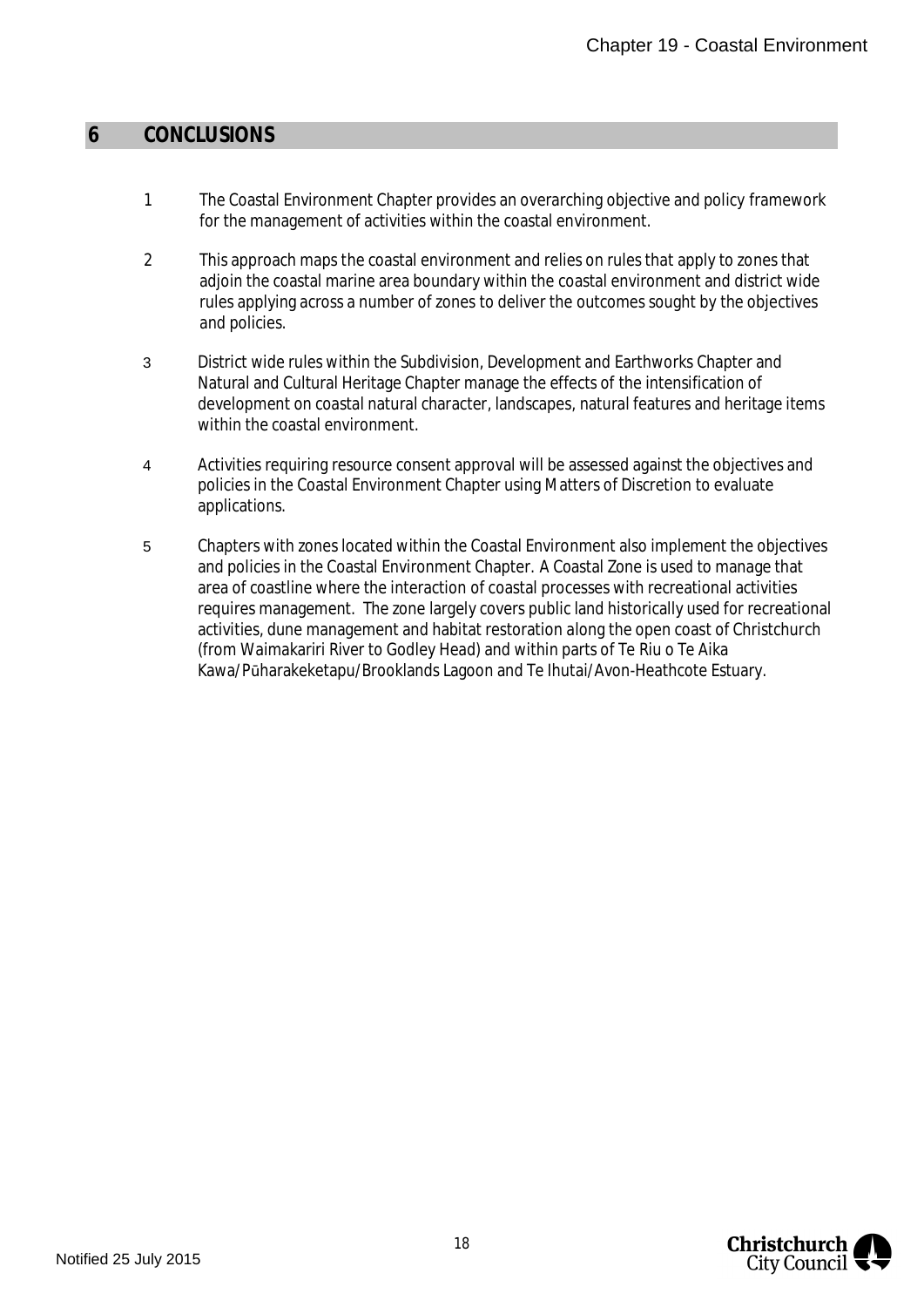# <span id="page-19-0"></span>**7. SUMMARY OF ISSUES RAISED IN SUBMISSIONS**

#### (to be completed)

This should be part of the s42A report and either a reference to that report and/or a summary of main issues

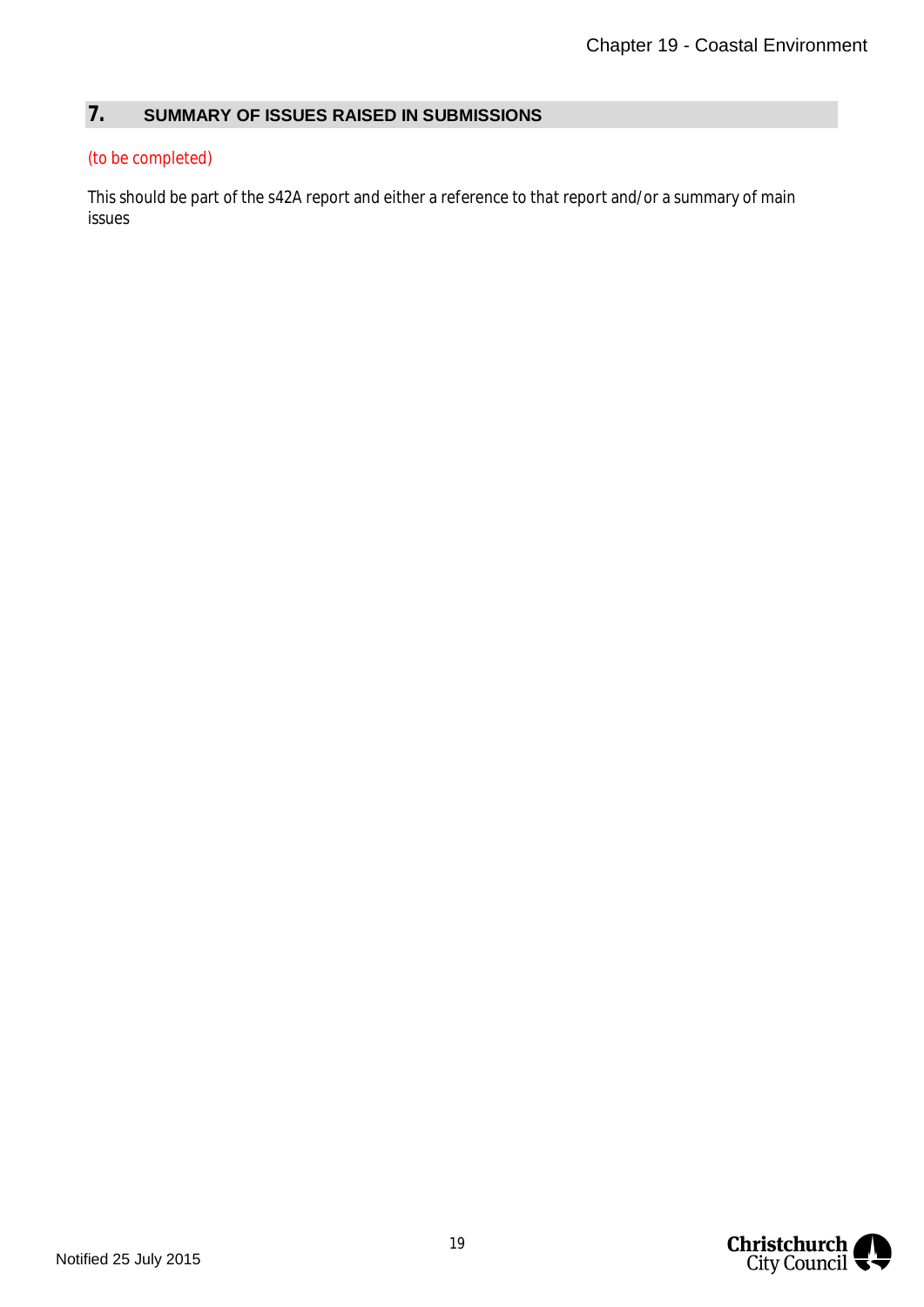# <span id="page-20-0"></span>**8. SUMMARY OF ANALYSIS IN s42A STAFF REPORT**

#### (to be completed)

Either a reference to the s42A report and/or a summary of the analysis.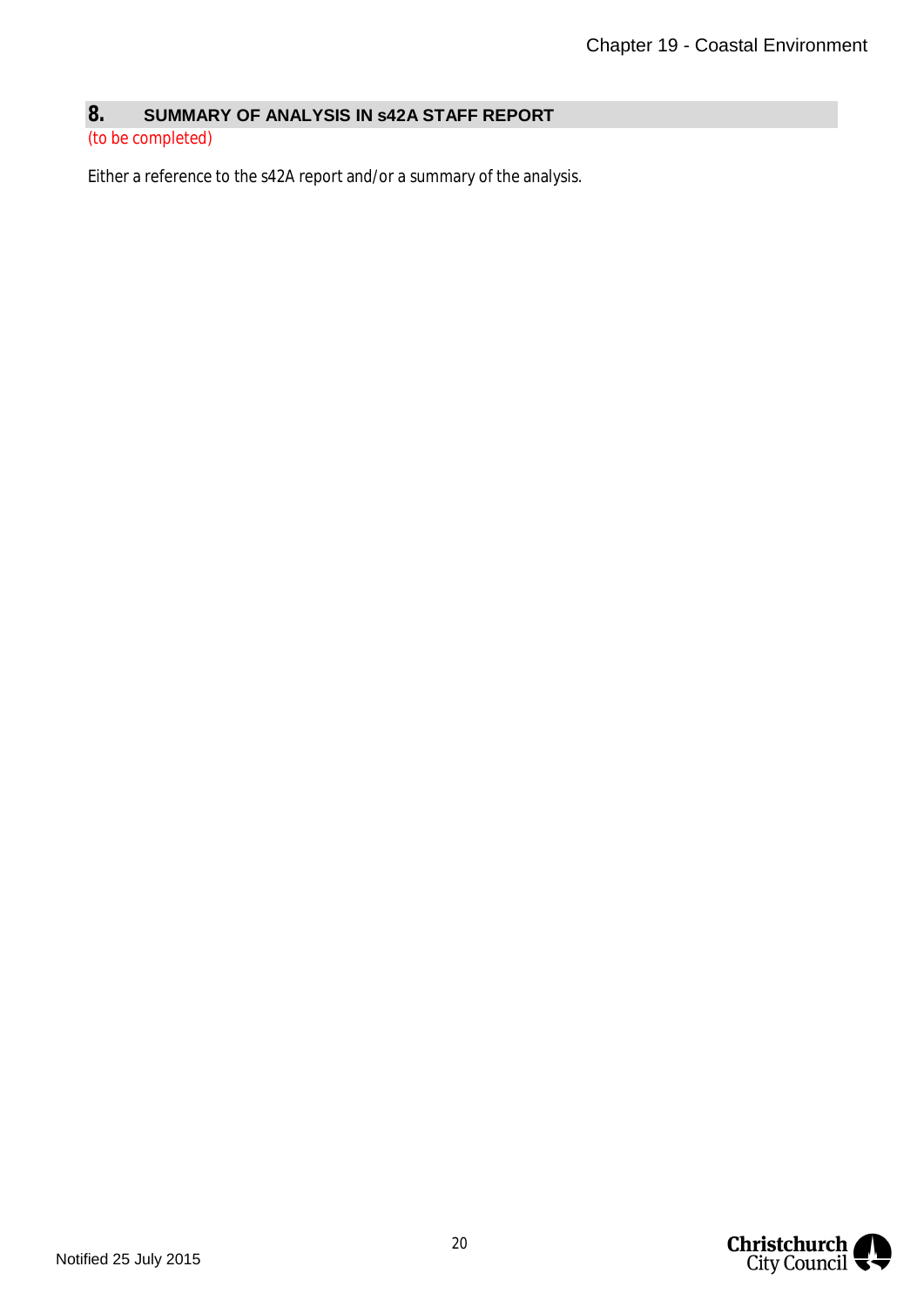# <span id="page-21-0"></span>**9. SUMMARY OF EVIDENCE PRESENTED AT HEARING OF SUBMISSIONS**

#### (to be completed)

Either a reference to the Hearing Decisions Report and/or a summary of the evidence.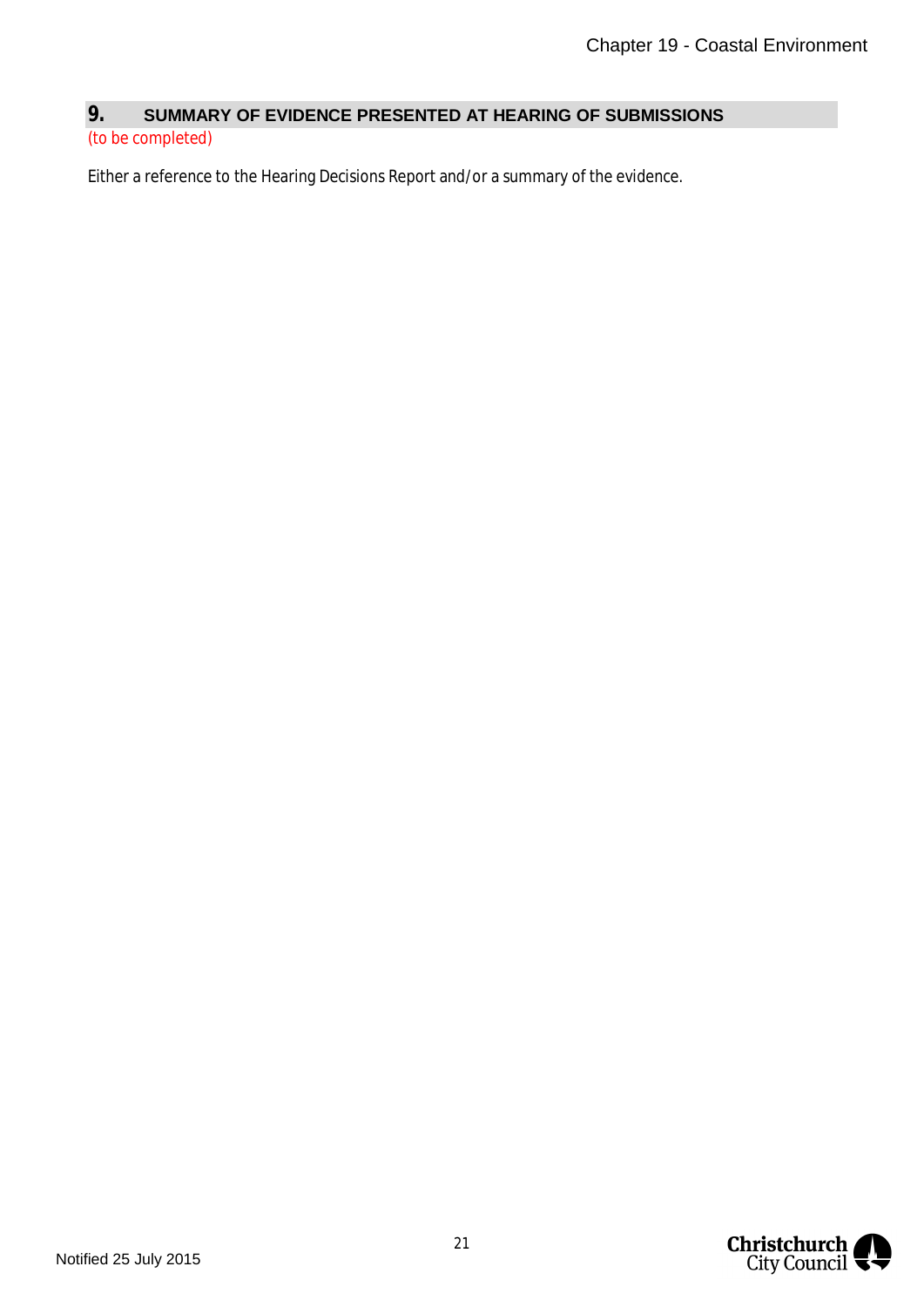#### **10. COUNCIL DECISIONS**

(to be completed)

Either a reference to the Decisions Report and/or a summary list of the decisions made.

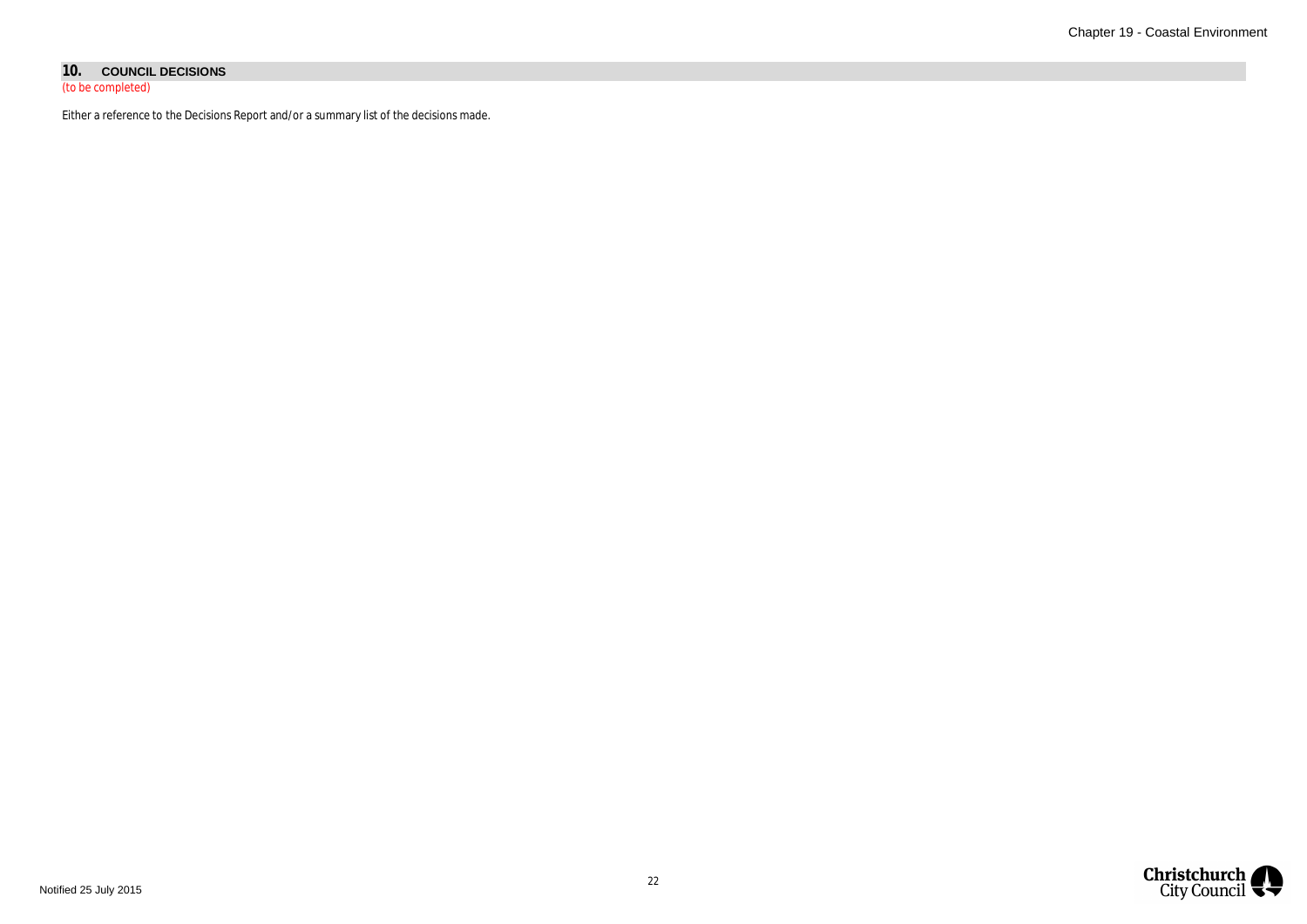# **11. BIBLIOGRAPHY**

1. Material, reports information, data used to develop the chapter and review provisions.

| Document Title / Date                                                              | Author/s                                             | <b>Overview of Document</b>                                                                                                                                                                                                                                                                                                                  | <b>Relevant Sections for</b>                                                                                                                                                                                                       | Web Link /                                                                                                                                                                            |
|------------------------------------------------------------------------------------|------------------------------------------------------|----------------------------------------------------------------------------------------------------------------------------------------------------------------------------------------------------------------------------------------------------------------------------------------------------------------------------------------------|------------------------------------------------------------------------------------------------------------------------------------------------------------------------------------------------------------------------------------|---------------------------------------------------------------------------------------------------------------------------------------------------------------------------------------|
|                                                                                    |                                                      |                                                                                                                                                                                                                                                                                                                                              | <b>Coastal Review</b>                                                                                                                                                                                                              | <b>TRIM Number</b>                                                                                                                                                                    |
| <b>Overarching Documentation</b>                                                   |                                                      |                                                                                                                                                                                                                                                                                                                                              |                                                                                                                                                                                                                                    |                                                                                                                                                                                       |
| New Zealand Coastal Policy<br>Statement 2010 (NZCPS) and<br>Section 32 evaluation. | Department of Conservation                           | <b>Mandatory National Policy</b><br>Statement under the RMA.<br>An independent review of<br>the effectiveness of the 1994<br>NZCPS was undertaken in<br>2004 and recommended that<br>the NZCPS be formally<br>reviewed to revoke obsolete                                                                                                    | District Plans must give<br>effect to the NZCPS.<br>Development of Objectives<br>and Policies and methods<br>and Section 32 analysis.<br>In particular, identification of<br>the coastal environment<br>(policy 1) and areas of at | www.doc.govt.nz<br>http://www.doc.govt.nz/pub<br>lications/conservation/marin<br>e-and-coastal/new-zealand-<br>coastal-policy-<br>statement/new-zealand-<br>coastal-policy-statement- |
|                                                                                    |                                                      | policies and to provide<br>additional policy guidance<br>for local government.                                                                                                                                                                                                                                                               | least high natural character<br>(policy 13).                                                                                                                                                                                       | 2010/                                                                                                                                                                                 |
| Land use Recovery Plan<br>(LURP), December 2013                                    | Christchurch Earthquake<br>Recovery Authority (CERA) | Statutory document                                                                                                                                                                                                                                                                                                                           | 4.5 - Natural Hazards and<br><b>Environmental Constraints</b><br>Action 42 - Avoid hazards<br>Action 42: Christchurch City<br>Council district plan review                                                                         | http://cera.govt.nz/recovery<br>-strategy/built-<br>environment/land-use-<br>recovery-plan#view-the-lurp                                                                              |
| Regional Policy Statement,<br>Operative January 2013                               | <b>Environment Canterbury</b><br>(ECan).             | The purpose of the CRPS is<br>to set out objectives, policies<br>and methods to resolve<br>those resource management<br>issues and to achieve the<br>integrated management of<br>the natural and physical<br>resources of Canterbury.<br>Version 2 incorporates<br>Chapter 6 - Recovery and<br><b>Rebuilding of Greater</b><br>Christchurch. | In particular, The coastal<br>environment (chapter 8) and<br>natural hazards (chapter 11).                                                                                                                                         | http://ecan.govt.nz/our-<br>responsibilities/regional-<br>plans/rps/pages/default.asp<br>$\underline{x}$                                                                              |
| Regional Coastal<br>Environment Plan (RCEP),<br>Operative November 2005.           | <b>Environment Canterbury</b><br>$(ECan)$ .          | <b>Incorporating Plan Changes</b><br>1, 2, and 4, and deletes<br>references to Restricted<br>Coastal Activities.                                                                                                                                                                                                                             | RCEP has not been reviewed<br>to take into account the<br>NZCPS, LURP or the RPS.<br>Where any inconsistencies<br>exist greater weight has<br>been given to the more<br>recently reviewed, higher<br>level documents.              | http://ecan.govt.nz/our-<br>responsibilities/regional-<br>plans/regional-coastal-<br>environment-<br>plan/Pages/Default.aspx                                                          |
| Mahaanui Iwi Management<br>Plan, 2013                                              | Ngai Tahu                                            | The Mahaanui IMP directs<br>the participation and<br>particular interests of Ngai<br>Tahu Papatipu Runanga are<br>recognised and provided and<br>sites and places of<br>importance and special                                                                                                                                               | Refer table of objective and<br>policies (Appendix x).                                                                                                                                                                             |                                                                                                                                                                                       |

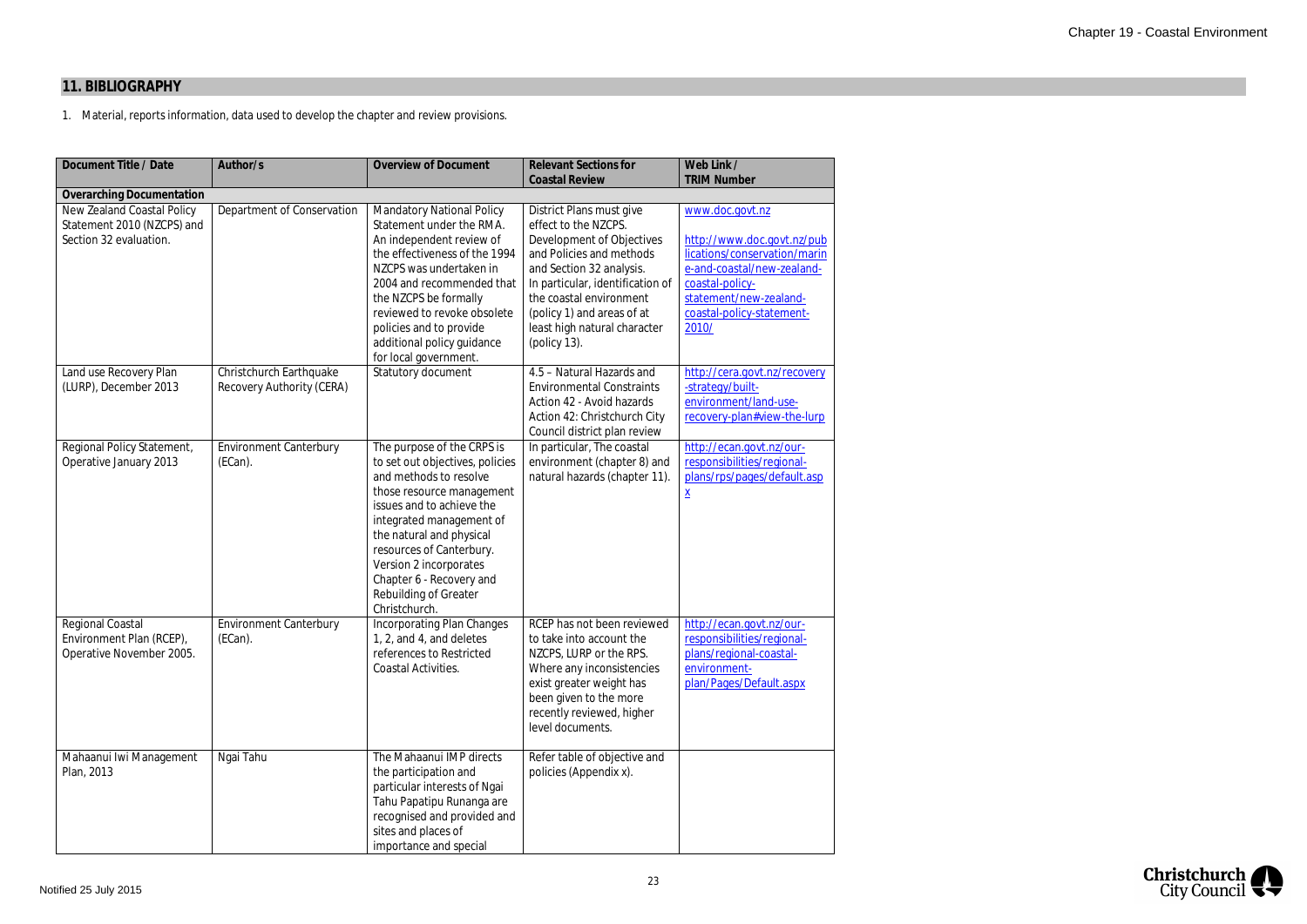| Document Title / Date                                                                                  | Author/s                                                                                                                                            | Overview of Document                                                                                                                                                                                                                                                                                                                                                                                                              | <b>Relevant Sections for</b><br><b>Coastal Review</b>                                                                                               | Web Link /<br><b>TRIM Number</b>                                                                             |
|--------------------------------------------------------------------------------------------------------|-----------------------------------------------------------------------------------------------------------------------------------------------------|-----------------------------------------------------------------------------------------------------------------------------------------------------------------------------------------------------------------------------------------------------------------------------------------------------------------------------------------------------------------------------------------------------------------------------------|-----------------------------------------------------------------------------------------------------------------------------------------------------|--------------------------------------------------------------------------------------------------------------|
|                                                                                                        |                                                                                                                                                     | values.                                                                                                                                                                                                                                                                                                                                                                                                                           |                                                                                                                                                     |                                                                                                              |
| City Plan (CP) - operative<br>November 2005.                                                           | Christchurch City Council<br>(CCC)                                                                                                                  |                                                                                                                                                                                                                                                                                                                                                                                                                                   | Refer table of objective and<br>policies (Appendix x).                                                                                              | http://www.ccc.govt.nz/thec<br>ouncil/policiesreportsstrateq<br>ies/districtplanning/cityplan/<br>index.aspx |
| <b>Banks Peninsula District Plan</b><br>(BPDP) - operative October<br>2012                             | Banks Peninsula District Plan<br>(BPDP)                                                                                                             |                                                                                                                                                                                                                                                                                                                                                                                                                                   | Refer table of objective and<br>policies (Appendix x).                                                                                              | http://www.ccc.govt.nz/thec<br>ouncil/policiesreportsstrateq<br>ies/districtplanning/cityplan/<br>index.aspx |
| District Plan Review, Phase<br>1, June 2014.                                                           | Christchurch City Council<br>(CC)                                                                                                                   | <b>Strategic Directions</b><br>Natural Hazards                                                                                                                                                                                                                                                                                                                                                                                    | Refer table of objective and<br>policies (Appendix x).                                                                                              | http://www.ccc.govt.nz/thec<br>ouncil/meetingsminutes/age<br>ndas/2014/June/CouncilDPR<br>5June.aspx         |
| <b>National Policy Statement</b><br>for Freshwater<br>Management, 2014                                 | Ministry for the Environment<br>(MfE)                                                                                                               | The National Policy<br><b>Statement for Freshwater</b><br>Management 2014 (NPS-FM<br>2014) sets out the objectives<br>and policies for freshwater<br>management under the<br>RMA.                                                                                                                                                                                                                                                 | Coastal water quality.                                                                                                                              | http://www.mfe.govt.nz/pu<br>blications/rma/nps-<br>freshwater-management-<br>2014/index.html                |
|                                                                                                        |                                                                                                                                                     |                                                                                                                                                                                                                                                                                                                                                                                                                                   |                                                                                                                                                     |                                                                                                              |
| Natural Hazards - Studies / Reports<br><b>Effects of Sea Level Rise for</b><br>Christchurch City, 2013 | Report prepared for CCC by<br>Tonkin and Taylor Ltd.                                                                                                | Updates information<br>contained in the 1999 Tonkin<br>and Taylor Ltd report titled:<br>Study of the Effects of Sea<br>Level Rise for Christchurch.<br>Based on sea level rise<br>projections the report<br>recommends the minimum<br>floor level be set at 12.3m<br>(CCC datum), allowing for<br>sea level rise of 1m to the<br>year 2115. Recommends the<br>Council develops a city-wide<br>sea level rise adaptation<br>study. | Development of coastal<br>hazard objective and<br>policies, rules and maps.                                                                         | TRIM: 13/1235040                                                                                             |
| Coastal Hazard Assessment,<br>2014.                                                                    | Report prepared for CCC by<br>Tonkin and Taylor Ltd                                                                                                 | Reviews the existing coastal<br>hazard zones for southern<br>Pegasus Bay and identifies<br>areas susceptible to coastal<br>inundation around Lyttelton<br>Harbour.                                                                                                                                                                                                                                                                | Development of coastal<br>hazard objective and polices,<br>rules and maps - southern<br>Pegasus Bay and Lyttelton<br>Harbour.                       | TRIM: (draft)                                                                                                |
| Akaroa Harbour Basin<br>Settlements Study - Coastal<br>Erosion and Inundation<br>Project               | Report prepared for CCC<br>Strategy and Planning Group,<br>by DTec Consulting Ltd, May<br>2008<br>Authors - Derek Todd,<br>Kimberly Jubb, Wybren de | To identifies and delineates<br>key coastal constraints<br>existing and anticipated<br>susceptibility to coastal<br>erosion, coastal inundation<br>and erosion risks associated                                                                                                                                                                                                                                                   | The settlements included in<br>the study are: Akaroa<br>Takamatua, Robinsons Bay,<br>Duvauchelle, Barrys Bay,<br>French Farm, Tikao Bay,<br>Wainui. | TRIM: 14/1050127                                                                                             |

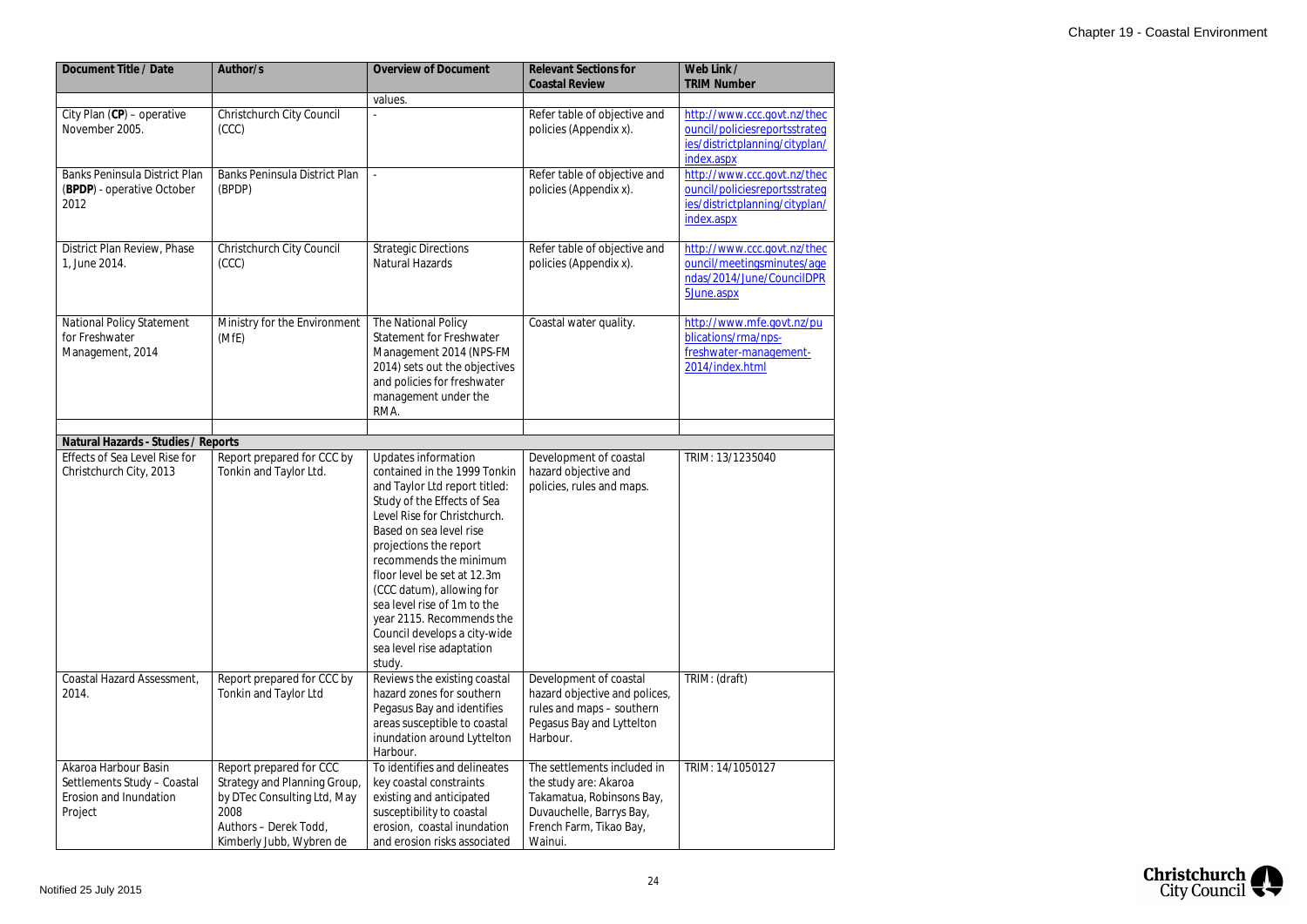| Document Title / Date                                                                                                                                            | Author/s                                              | <b>Overview of Document</b>                                                                                                                                                                                                                                                                                                                                                                                                                    | <b>Relevant Sections for</b><br><b>Coastal Review</b> | Web Link /<br><b>TRIM Number</b> |
|------------------------------------------------------------------------------------------------------------------------------------------------------------------|-------------------------------------------------------|------------------------------------------------------------------------------------------------------------------------------------------------------------------------------------------------------------------------------------------------------------------------------------------------------------------------------------------------------------------------------------------------------------------------------------------------|-------------------------------------------------------|----------------------------------|
|                                                                                                                                                                  | Vries.                                                | with climate change and<br>potential sea level rise; and<br>coastal inundation risks<br>associated with tsunami.                                                                                                                                                                                                                                                                                                                               | Provides information on sea<br>walls etc on Banks     |                                  |
| Investigation into the River<br>and Tidal Flood Protection<br>needs for Christchurch -<br>Avon River Stage 1 Report,<br>February 2014 (draft)                    | GHD Report prepared for<br>Christchurch City Council. | Examines the current and<br>future impact of earthquake<br>events on the Avon River<br>system and associated<br>infrastructure (including<br>temporary stopbanks) from<br>the Estuary up to the Harper<br>Avenue / Carlton Road<br>Bridge. Identifies a range of<br>options to mitigate the<br>flooding based on flooding<br>scenarios from extreme<br>rainfall events as well as tide<br>events resulting from sea<br>levels rising up to 1m. | Natural hazards.                                      | Trim: 14/221250                  |
| Investigation into the River<br>and Tidal Flood Protection<br>needs for Christchurch - Styx<br>River Stage 1 Report,<br>February 2014 (draft).                   | GHD Report prepared for<br>Christchurch City Council. | Examines the current and<br>future impacts of earthquake<br>events on the Styx River<br>catchment and associated<br>infrastructure from the tide<br>gates up to Marshlands<br>Road. Overtopping of the<br>sand dunes behind<br>Brooklands Lagoon in<br>extreme tide events has<br>been identified as a potential<br>flooding scenario and will<br>significantly increase with<br>sea level rise up to 1m.                                      | Natural hazards.                                      | Trim: 14/221266                  |
| Investigation into the River<br>and Tidal Flood Protection<br>needs for Christchurch -<br>Heathcote River Stage 1<br>report, February 2014<br>(draft).           | GHD Report prepared for<br>Christchurch City Council. | Examines the current and<br>future impact of earthquake<br>events on the Heathcote<br>river system and associated<br>infrastructure from the<br>Estuary up to Colombo<br>Street. Identifies a range of<br>options to mitigate the<br>flooding resulting from<br>extreme rainfall events as<br>well as tide events with<br>assumed seal levels rising up<br>to 1m.                                                                              | Natural hazards.                                      | Trim: 14/221276                  |
| Investigation into the River<br>and Tidal Flood Protection<br>needs for Christchurch -<br><b>Estuary and Sumner Stage 1</b><br>Report, February 2014<br>(draft). | GHD Report prepared for<br>Christchurch City Council. | Examines the current and<br>future impact of earthquake<br>events on the Estuary system<br>(including Sumner) and<br>associated infrastructure.<br>Identifies a range of options                                                                                                                                                                                                                                                               | Natural hazards.                                      | Trim: 14/221290                  |

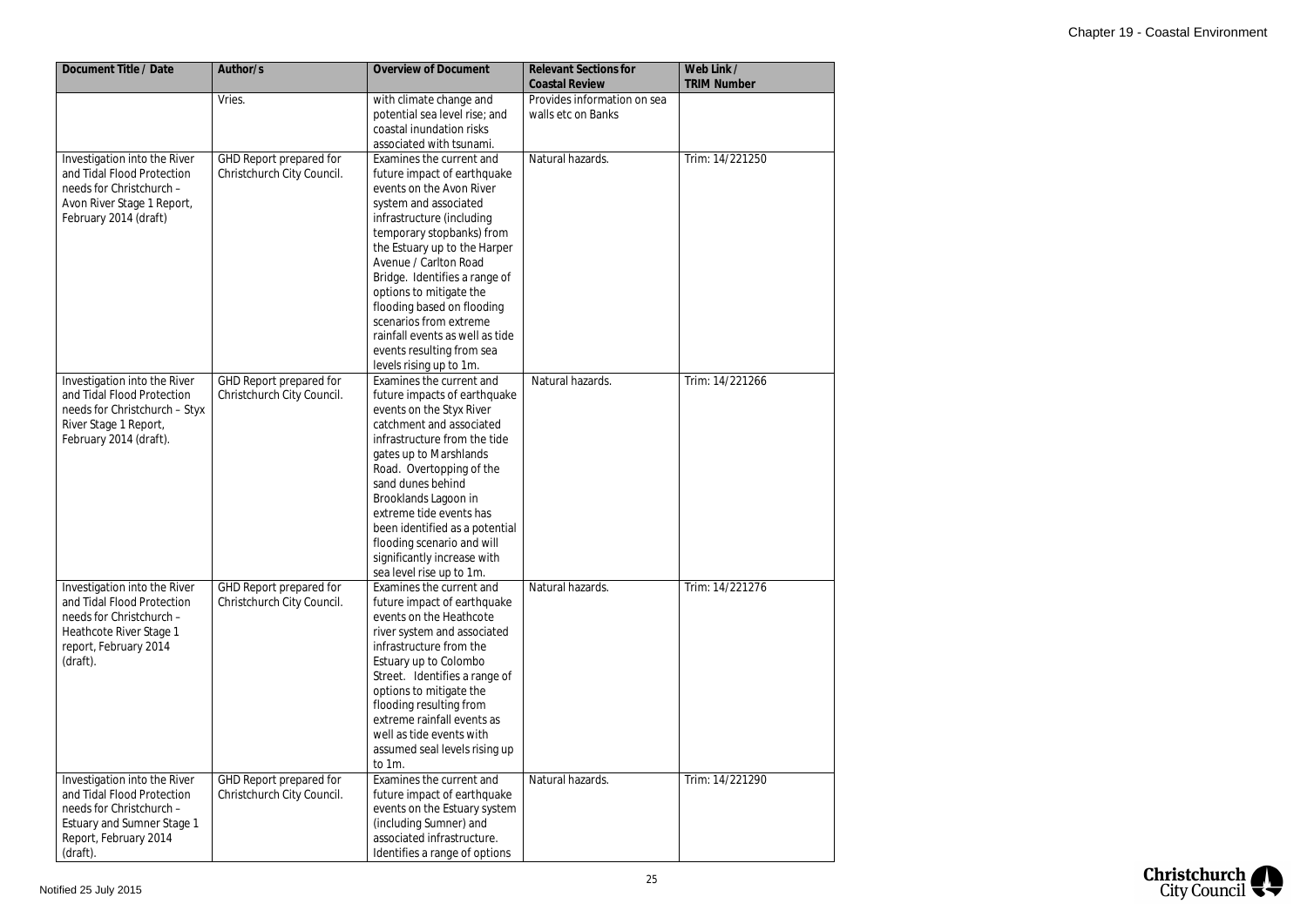| Document Title / Date                                                                                                                                                                              | Author/s                                                                                                                               | <b>Overview of Document</b>                                                                                                                                                                                                                                                                                                                                                                                                                                                                                              | <b>Relevant Sections for</b><br><b>Coastal Review</b> | Web Link /<br><b>TRIM Number</b>                                                                                                      |
|----------------------------------------------------------------------------------------------------------------------------------------------------------------------------------------------------|----------------------------------------------------------------------------------------------------------------------------------------|--------------------------------------------------------------------------------------------------------------------------------------------------------------------------------------------------------------------------------------------------------------------------------------------------------------------------------------------------------------------------------------------------------------------------------------------------------------------------------------------------------------------------|-------------------------------------------------------|---------------------------------------------------------------------------------------------------------------------------------------|
|                                                                                                                                                                                                    |                                                                                                                                        | to mitigate the flooding<br>resulting from extreme<br>rainfall events and tide<br>events with assumed seal<br>levels rising up to 1m.                                                                                                                                                                                                                                                                                                                                                                                    |                                                       |                                                                                                                                       |
| Managing natural hazard<br>risk in New Zealand -<br>towards more resilient<br>communities, October 2014.                                                                                           | Commissioned by Local<br><b>Government New Zealand</b><br>(LGNZ) and Regional<br>Councils. Prepared by Gerard<br>Willis (Enfocus Ltd). | The think piece finds there is<br>a need for a national<br>approach to managing risk<br>from natural hazards<br>including principles for<br>hazard reduction.<br>The think piece pinpoints<br>two core ideas. The first is<br>the need for issue and place-<br>specific responses to natural<br>hazards, rather than a one<br>size fits all approach. The<br>second is the need for<br>integration and collaboration<br>to develop and deliver<br>effective responses across<br>the many players.                        | Approach to coastal hazard<br>management.             | http://www.lgnz.co.nz/asset<br>s/Publications/Managing-<br>natural-hazards-in-NZ-LGNZ-<br>think-piece.pdf<br>Trim - 14/1290536        |
| Protecting New Zealand<br>from Natural Hazards -<br>An Insurance Council of New<br>Zealand perspective on<br>ensuring<br>New Zealand is better<br>protected from natural<br>hazards, October 2014. | Insurance Council of NZ<br>(ICNZ).                                                                                                     | "The insurance industry has<br>released a 15-point plan<br>aimed reducing the social<br>and economic impact of<br>natural hazards in New<br>Zealand - heeding the call<br>will help keep insurance<br>available and affordable for<br>all. The Insurance Council is<br>urging decision-makers to<br>implement a range of<br>legislative and strategic<br>recommendations because<br>New Zealand remains one of<br>the most vulnerable<br>countries to the impact of<br>natural disasters for an<br>economy of our size." | Approach to coastal hazard<br>management.             | http://icnz-<br>staging.netco.nz.net/<br>Trim: 14/1371741                                                                             |
| Changing climate and rising<br>seas: Understanding the<br>science, November 2014                                                                                                                   | Parliamentary Commissioner<br>for the Environment                                                                                      | Investigation behind report<br>aimed to develop a greater<br>understanding of what is<br>causing climate change and<br>one of its major and most<br>certain impacts - the rising<br>level of the sea and to share<br>this understanding with<br>others to provide a basis for<br>public engagement and                                                                                                                                                                                                                   | Approach to coastal hazard<br>management              | http://www.pce.parliament.<br>nz/publications/all-<br>publications/changing-<br>climate-and-rising-seas-<br>understanding-the-science |

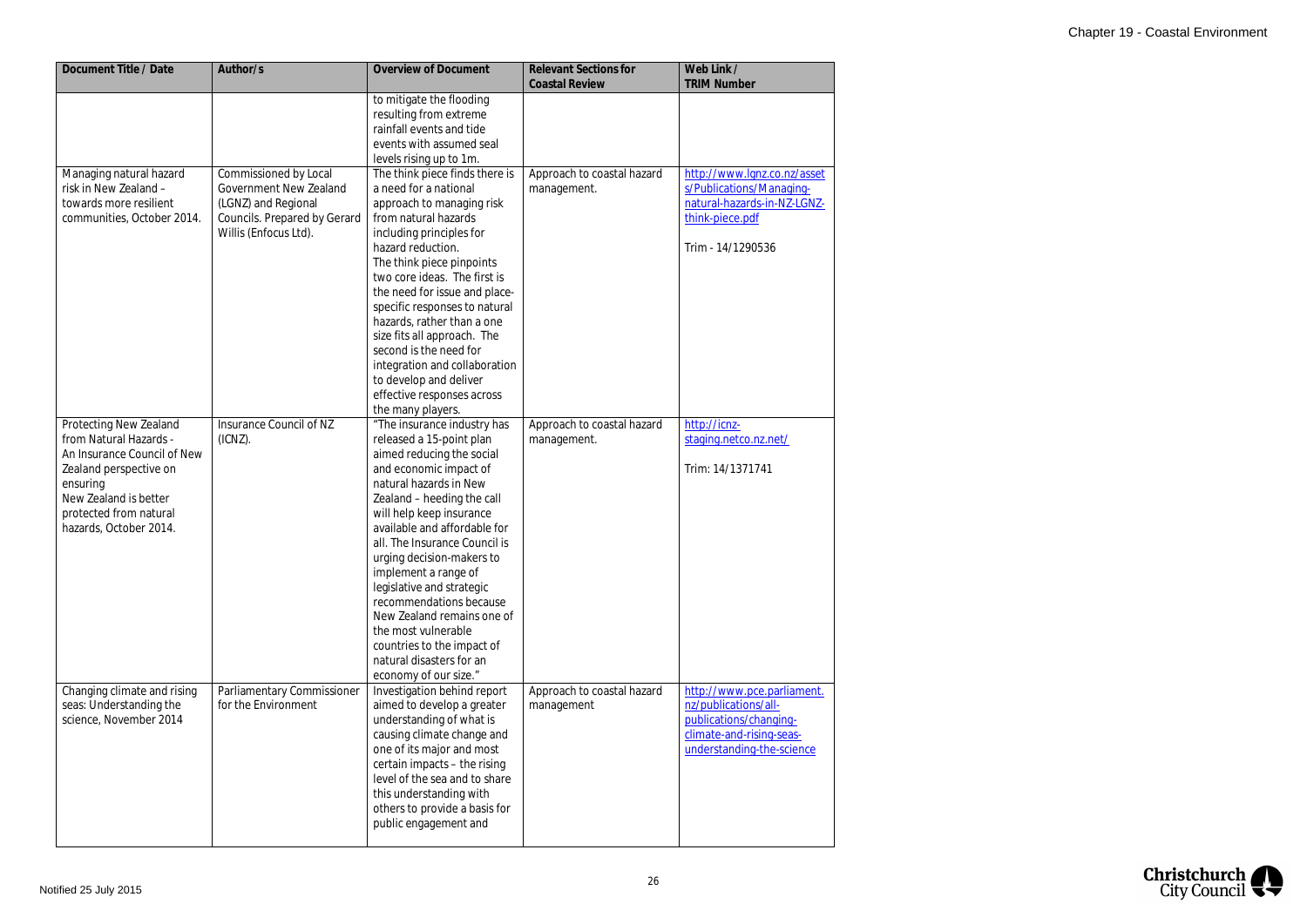| Document Title / Date                                                                                        | Author/s                                                                                              | <b>Overview of Document</b>                                                                                                                                                                                                                                                                                     | <b>Relevant Sections for</b>                                                                                                   | Web Link /                                                                                                   |
|--------------------------------------------------------------------------------------------------------------|-------------------------------------------------------------------------------------------------------|-----------------------------------------------------------------------------------------------------------------------------------------------------------------------------------------------------------------------------------------------------------------------------------------------------------------|--------------------------------------------------------------------------------------------------------------------------------|--------------------------------------------------------------------------------------------------------------|
|                                                                                                              |                                                                                                       |                                                                                                                                                                                                                                                                                                                 | <b>Coastal Review</b>                                                                                                          | <b>TRIM Number</b>                                                                                           |
| AS NZS ISO 31000-2009 Risk<br>management - Principles and<br>quidelines, November 2009                       | <b>Joint Technical</b><br>Committee OB-007, Risk<br>Management                                        | This Standard describes this<br>systematic and logical<br>process by which<br>organizations manage risk<br>i.e. by anticipating,<br>understanding and deciding<br>whether to modify it.                                                                                                                         |                                                                                                                                | TRIM 14/1536124                                                                                              |
| Natural Environment - Studies / Reports                                                                      |                                                                                                       |                                                                                                                                                                                                                                                                                                                 |                                                                                                                                |                                                                                                              |
| Banks Peninsula Landscape<br>Study, 2007                                                                     | Prepared for Christchurch<br>City Council by Boffa Miskell<br>Ltd.                                    | Comprehensive Landscape<br>assessment of Banks<br>Peninsula.                                                                                                                                                                                                                                                    | Identification of areas of<br>natural character in the<br>coastal environment and<br>landscapes in the coastal<br>environment. | http://resources.ccc.govt.nz/<br>files/BanksPeninsulaLandsca<br>peStudyFinalReport-<br>9May2007.pdf<br>Trim: |
| Banks Peninsula Landscape<br>Addendum Report, 2014                                                           | Christchurch City Council                                                                             | The report describes the<br>landscape and natural<br>character values of areas<br>that are recommended for<br>inclusion in the Outstanding<br>Natural Landscapes and<br><b>Coastal Natural Character</b><br>Landscapes (ONLs/CNCLs)<br>identified in the Proposed<br>Christchurch Replacement<br>District Plan. | Identification of natural<br>character in the coastal<br>environment and<br>landscapes.                                        | Trim: 14/1170546                                                                                             |
| Christchurch Landscape<br>Study, 2014                                                                        | Prepared for Christchurch<br>City Council by Boffa Miskell<br>Ltd.                                    | Christchurch City wide<br>landscape assessment, and<br>natural character values of<br>the Coastal Environment<br>consistent with the New<br>Zealand Coastal Policy<br>Statement (NZCPS 2010)                                                                                                                    | Methodology, assessment of<br>the coastal natural character<br>and GIS mapping along<br>Christchurch coast.                    | Reviewed draft $-3$<br>September 2014 - Trim -<br>14/1125396                                                 |
| <b>Kaitorete and Dunes</b>                                                                                   |                                                                                                       |                                                                                                                                                                                                                                                                                                                 |                                                                                                                                |                                                                                                              |
| Lepidoptera of Kaitorete<br>Spit, Canterbury                                                                 | Lepidoptera of Kaitorete<br>Spit, Canterbury                                                          | Lepidoptera of Kaitorete<br>Spit, Canterbury                                                                                                                                                                                                                                                                    | Lepidoptera of Kaitorete<br>Spit, Canterbury                                                                                   | 14/1115182.                                                                                                  |
| Management Plan for<br><b>Wetlands on Council</b><br><b>Endowment Land at</b><br>Kaitorete Spit and Ahuriri. | Management Plan for<br><b>Wetlands on Council</b><br>Endowment Land at<br>Kaitorete Spit and Ahuriri. | Management Plan for<br><b>Wetlands on Council</b><br><b>Endowment Land at</b><br>Kaitorete Spit and Ahuriri.                                                                                                                                                                                                    | Management Plan for<br><b>Wetlands on Council</b><br><b>Endowment Land at</b><br>Kaitorete Spit and Ahuriri.                   | 14/1114892                                                                                                   |
| Coastal dune biodiversity -                                                                                  | Coastal dune biodiversity -                                                                           | Coastal dune biodiversity -                                                                                                                                                                                                                                                                                     | Coastal dune biodiversity -                                                                                                    | 14/1114855                                                                                                   |
| challenges for management<br><b>Strategies and Management Plans</b>                                          | challenges for management                                                                             | challenges for management                                                                                                                                                                                                                                                                                       | challenges for management                                                                                                      |                                                                                                              |
| Ihutai Management Plan Our                                                                                   | The Avon Heathcote Estuary                                                                            | Non statutory plan covering                                                                                                                                                                                                                                                                                     | Values of the estuary.                                                                                                         | Trim - 13/327102                                                                                             |
| Estuary 2013 - 2021                                                                                          | Ihutai Trust.                                                                                         | the CMA and land<br>immediately surrounding the<br>margins of the estuary. The<br>IMP aims to ensure that on-<br>going activities are carried<br>out with full regard to                                                                                                                                        |                                                                                                                                | www.estuary.org.nz                                                                                           |

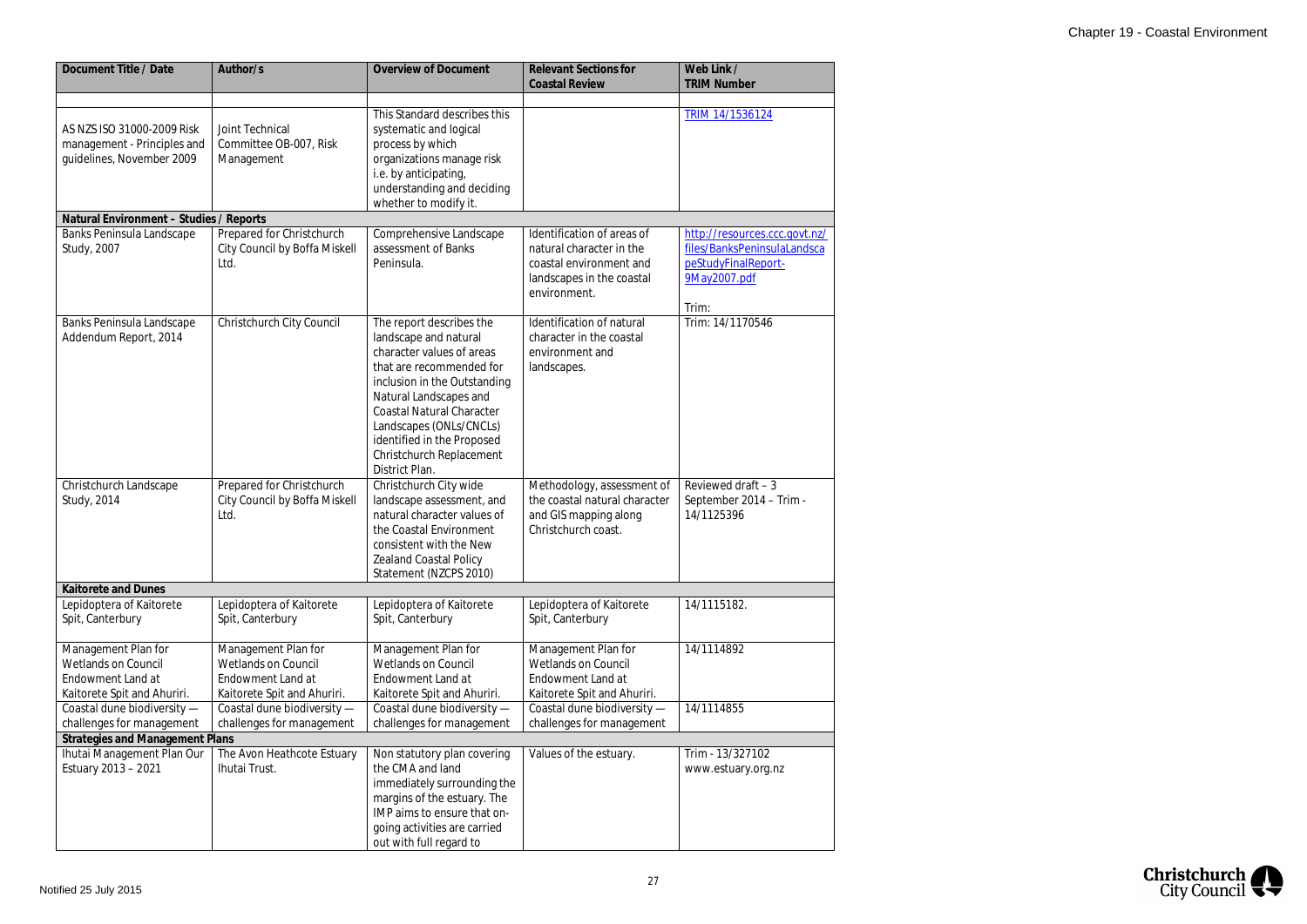| Document Title / Date                                                                                                                                                                             | Author/s                                                                                                                                    | <b>Overview of Document</b>                                                                                                                                                                                                                                                                        | <b>Relevant Sections for</b><br><b>Coastal Review</b>                                                                                  | Web Link /<br><b>TRIM Number</b> |
|---------------------------------------------------------------------------------------------------------------------------------------------------------------------------------------------------|---------------------------------------------------------------------------------------------------------------------------------------------|----------------------------------------------------------------------------------------------------------------------------------------------------------------------------------------------------------------------------------------------------------------------------------------------------|----------------------------------------------------------------------------------------------------------------------------------------|----------------------------------|
|                                                                                                                                                                                                   |                                                                                                                                             | protecting and enhancing<br>the ecological character and<br>the environmental, cultural,<br>social, and economic values.<br>The IMP sets the context,<br>provides a framework to<br>identify goals and prioritise<br>actions and acts as a catalyst<br>for coordinated action to<br>achieve these. |                                                                                                                                        |                                  |
| Public Open Space Strategy<br>2010-2040                                                                                                                                                           | CCC                                                                                                                                         | Non-regulatory strategy with<br>its primary focus is on public<br>parks, roads and waterways/<br>coastline managed by the<br>Council. It provides an<br>overview on public open<br>space, its maintenance and<br>how much and where it<br>could be located over the<br>next 30 years.              | Coastline managed by the<br>Council.                                                                                                   | Trim - 11/38349                  |
| Coastal Parks Strategy 2000<br>$-2010$                                                                                                                                                            | CCC                                                                                                                                         | Brochure strategy with map<br>and development<br>programme 2000-2010                                                                                                                                                                                                                               | Range of activities being<br>carried out along coast.                                                                                  | 10/150962                        |
| Christchurch Beaches and<br><b>Coastal Parks Management</b><br>Plan, 1995                                                                                                                         | <b>CCC Parks Unit - Coast Care</b>                                                                                                          | Policies for management of<br>12 Beach Parks, including<br>dune stabilisation work,<br>enhance of ecological,<br>scenic, wildlife and<br>recreation.                                                                                                                                               | Range of activities being<br>carried out in Beach Parks.<br>Includes policies for<br>management of vehicle<br>access to beach.         | 10/150688                        |
| <b>Marine Structures Asset</b><br>Management Plan, 2010                                                                                                                                           | CCC                                                                                                                                         | Asset management plan for<br>CCC owned and maintained<br>marine structure assets<br>around greater Christchurch<br>and the Banks Peninsula.                                                                                                                                                        | Includes comprehensive list<br>of wharves & Jetties, slipway<br>& ramps, seawalls &<br>recreational rafts, moorings<br>and boat sheds. | 14/212399                        |
| Protection of the Estuary<br>Environment Issues and<br>Options Report, 2009.                                                                                                                      | CCC - Julia Forsyth, Strategy<br>and Planning                                                                                               | Estuary edge and its<br>relationship with City Plan<br>provisions.                                                                                                                                                                                                                                 | Background. Discussion on<br>20m earthwork setback from<br>MHWS.                                                                       | 13/488127                        |
| <b>External Planning Documents</b><br>Proposed Whakatane District                                                                                                                                 | <b>Whakatane District Council</b>                                                                                                           | Chapters 18, "Natural                                                                                                                                                                                                                                                                              | Example of development of                                                                                                              |                                  |
| Plan, 2013.                                                                                                                                                                                       |                                                                                                                                             | Hazards" and 8, "Coastal<br><b>Protection and Active</b><br>Reserves Zones and<br>Definitions.                                                                                                                                                                                                     | objectives, policies and rules<br>on an open coast that is<br>subject to coastal hazards.                                              |                                  |
| <b>Coastal Erosion Hazard</b><br>Assessment for the Kapiti<br>Coast: Review of the Science<br>and Assessments<br>Undertaken for the<br>Proposed Kapiti Coast<br>District Plan 2012 (June<br>2014) | Kapiti Coast District Council<br>Panel Members:<br>James T Carley (Chair)<br>Paul D Komar (Deputy Chair)<br>Paul S Kench<br>Robert B Davies | The Kāpiti Coast District<br>Council (KCDC) appointed a<br>Panel of Experts to assist<br>them in resolving<br>issues raised concerning<br>methodologies and the<br>resulting coastal hazard<br>zones developed in the                                                                              | Example of development of<br>objectives, policies and rules<br>on an open coast that is<br>subject to coastal hazards.                 | Trim: 14/975626                  |

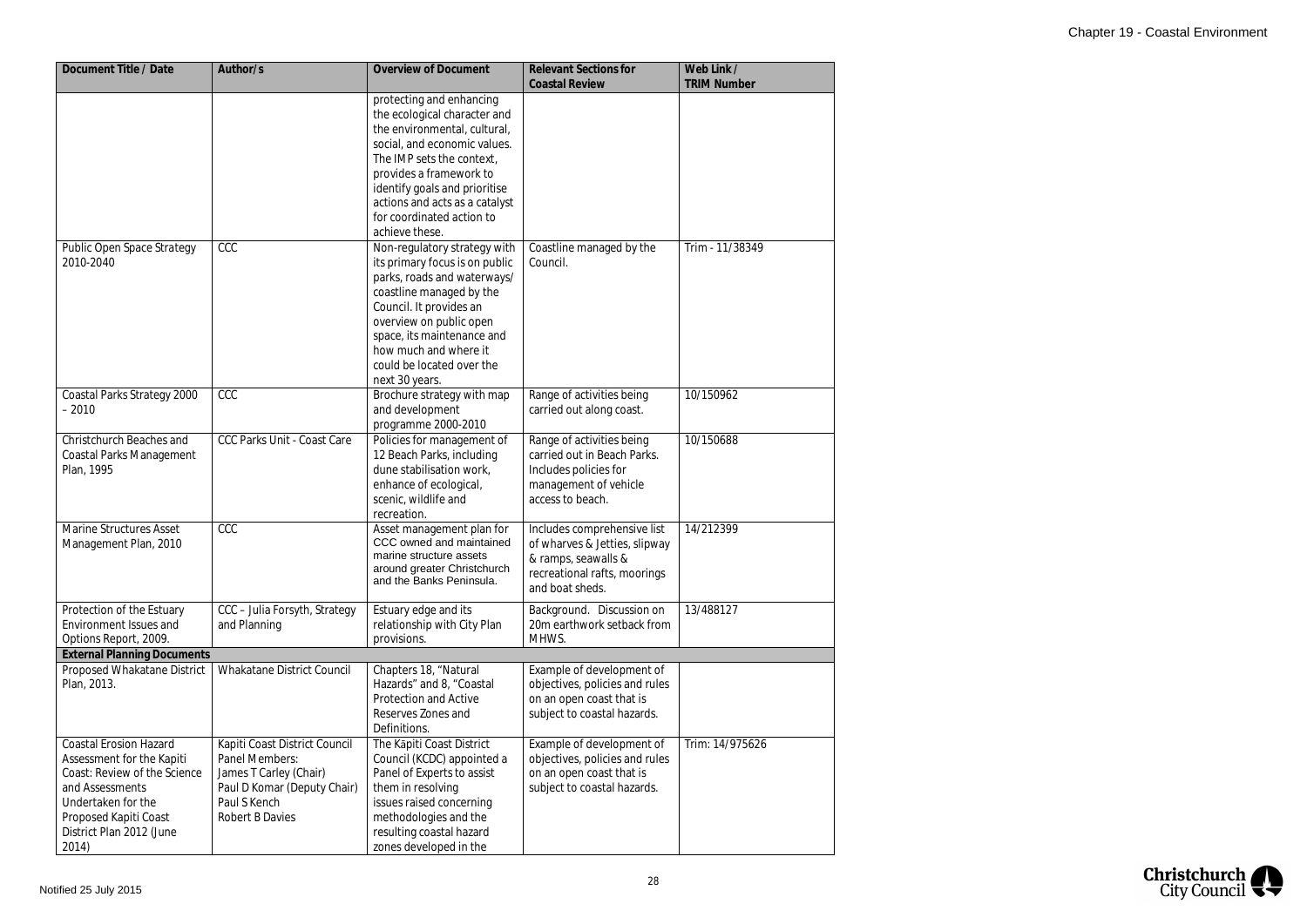| Document Title / Date                                                                 | Author/s                                                                         | <b>Overview of Document</b>                                                                                                                                 | <b>Relevant Sections for</b><br><b>Coastal Review</b>                                                                                                                                   | Web Link /<br><b>TRIM Number</b>                                                                                                                                      |
|---------------------------------------------------------------------------------------|----------------------------------------------------------------------------------|-------------------------------------------------------------------------------------------------------------------------------------------------------------|-----------------------------------------------------------------------------------------------------------------------------------------------------------------------------------------|-----------------------------------------------------------------------------------------------------------------------------------------------------------------------|
|                                                                                       |                                                                                  | reports by Coastal Systems<br>Ltd.                                                                                                                          |                                                                                                                                                                                         |                                                                                                                                                                       |
| Hauraki District Plan, 2014                                                           | Hauraki District Council                                                         | Coastal chapter and<br>definitions.                                                                                                                         | Example of rule approach to<br>land management practices,<br>including planting of<br>indigenous vegetation.<br>Example of the range of<br>activities defined as passive<br>recreation. | www.hauraki-<br>dc.govt.nz/our_council/distri<br>ct_plan                                                                                                              |
| Guideline for Preparing a<br><b>Coastal Hazard Adaptation</b><br>Strategy, April 2013 | The State of Queensland,<br>Department of Environment<br>and Heritage Protection | Guideline establishes a<br>stepped and consistent<br>approach to mitigating<br>coastal hazard impacts in<br>urban localities along the<br>Queensland coast. | Approach to coastal hazards.                                                                                                                                                            | Trim: 14/1034153<br>Trim 14/999175                                                                                                                                    |
| Mapping / Coastal Workshops                                                           |                                                                                  |                                                                                                                                                             |                                                                                                                                                                                         |                                                                                                                                                                       |
| New Zealand<br>Geopreservation Inventory                                              | NZ Geopreservation                                                               | List of geo-preservation sites                                                                                                                              | Informing multi-criteria<br>analysis.                                                                                                                                                   | www.geomarine.org.nz/NZG<br>Peter Kingsbury email list -<br>refer Trim14/982372                                                                                       |
| Banks Peninsula walking<br>track                                                      | The Banks Peninsula Track<br>Company                                             | "track of 35 km through<br>pasture and forest as you<br>explore the remote outer<br>bays of Banks Peninsula"                                                | Overlay on maps where track<br>/ access interacts with<br>coastal environment.                                                                                                          | http://www.bankstrack.co.n<br>$\underline{\mathbf{Z}}$                                                                                                                |
| <b>Banks Peninsula</b><br><b>Conservation Trust</b>                                   | Wildside Project: south-<br>eastern bays                                         | Wildside Map, showing<br>covenants, reserves, and<br>predator control operations<br>on the Wildside and inner<br>harbour                                    | Informing the qualities of the<br>eastern bays.                                                                                                                                         | http://www.bpct.org.nz/our-<br>projects/wildside-project.asp                                                                                                          |
| <b>Pohatu Marine Reserve</b>                                                          | Department of Conservation                                                       | Pohatu Marine reserve<br>adjoins the coastal<br>environment in vicinity of<br>Flea Bay. Includes map.                                                       | Informing the qualities of the<br>eastern bays.                                                                                                                                         | www.doc.govt.nz<br>http://www.doc.govt.nz/par<br>ks-and-recreation/places-to-<br>visit/canterbury/christchurch<br>-and-banks-<br>peninsula/pohatu-marine-<br>reserve/ |
| <b>Whaling Stations Banks</b><br>Peninsula                                            | Web site                                                                         | Map showing location of<br>whaling stations on BP.                                                                                                          | Informing historic heritage<br>MCA.                                                                                                                                                     | http://www.teara.govt.nz/e<br>n/interactive/10313/whaling<br>-stations-banks-peninsula                                                                                |

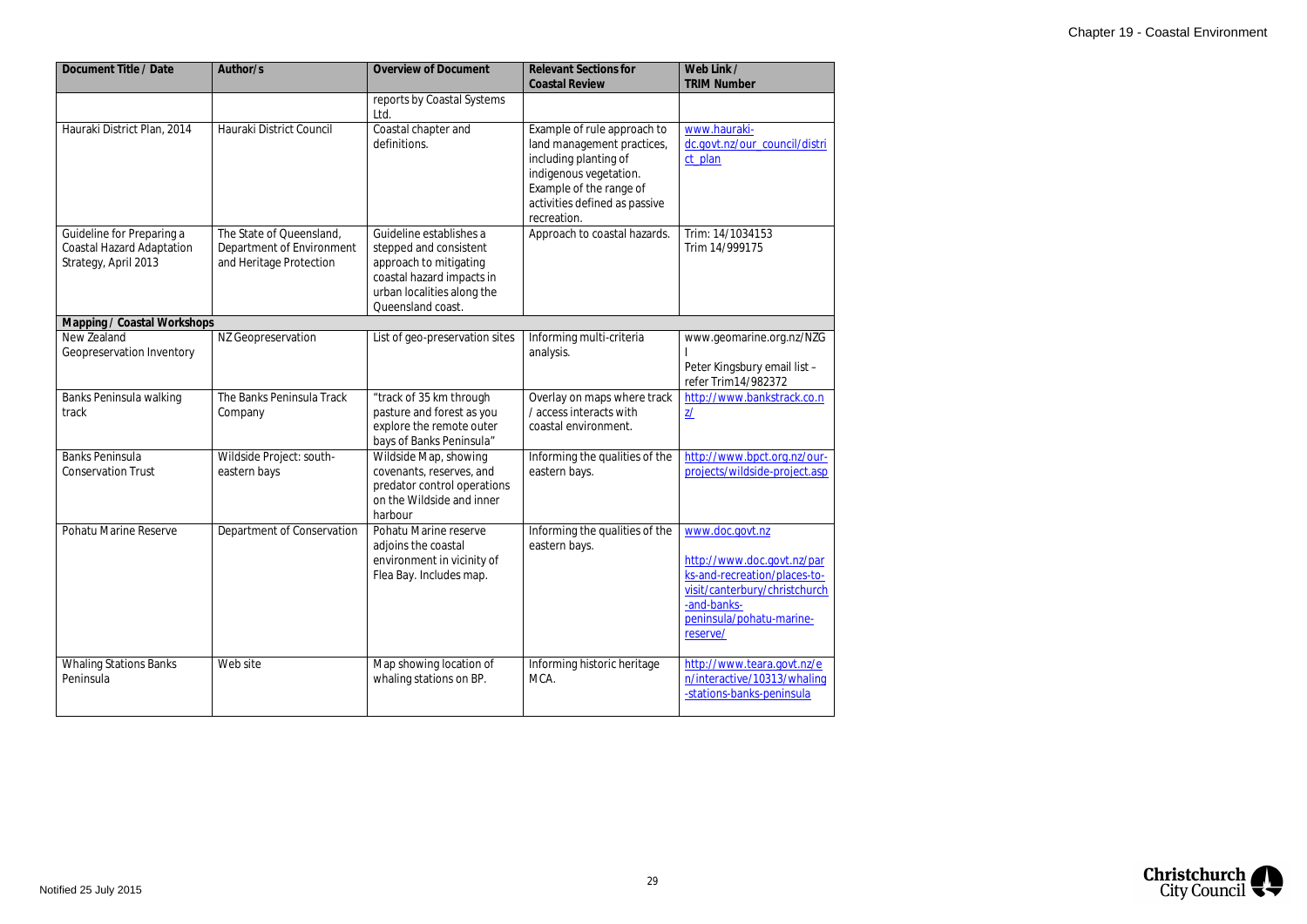# **APPENDIX 1: KEY STRATEGIC DOCUMENTS**

The following documents have largely directed the preparation of this Plan Review and influenced its content:

- **1. Strategic Documents**
	- a. New Zealand Coastal Policy Statement 2010 (NZCPS);
	- b. Recovery Strategy for Greater Christchurch 2012;
	- c. Land Use Recovery Plan 2013 (LURP);
	- d. Natural Environment Recovery Programme 2013;
	- e. Canterbury Regional Policy Statement 2013 (CRPS);
	- f. Regional Coastal Environment Plan 2005 (RCEP);
	- g. National Policy Statement for Freshwater Management 2011;
	- h. National Biodiversity Statement 2011;
	- i. Land and Water Regional Plan 2014; and
	- j. Mahaanui Iwi Management Plan 2013.
- **1.2 Other strategies and plans**
	- a. Public Open Space Strategy;
	- b. Biodiversity Strategy;
	- c. Sustainable Energy Strategy;
	- d. Climate Smart Strategy;
	- e. Water Supply Strategy;
	- f. Wastewater Strategy;
	- g. Surface Water Strategy;
	- h. Christchurch Visitor Strategy;
	- i. Christchurch Economic Development Strategy; and
	- j. Urban Character study.

## **APPENDIX 2: LINKAGES BETWEEN PROVISIONS**

# Linkages and grouping of provisions under proposed Policy Direction

| Strategic Objectives and<br>Policies                                                                                              | Coastal Environment Chapter 19 -<br>Objectives                                                                                                                                                                                                                           | <b>Coastal Environment Chapter 19-</b><br>Policies                                                                                                                                                                                                                                                                         | Rules                                                                                                                                                                                                                                                           | <b>Assessment Matters</b>                                                                                                                                                                                                                                                 |
|-----------------------------------------------------------------------------------------------------------------------------------|--------------------------------------------------------------------------------------------------------------------------------------------------------------------------------------------------------------------------------------------------------------------------|----------------------------------------------------------------------------------------------------------------------------------------------------------------------------------------------------------------------------------------------------------------------------------------------------------------------------|-----------------------------------------------------------------------------------------------------------------------------------------------------------------------------------------------------------------------------------------------------------------|---------------------------------------------------------------------------------------------------------------------------------------------------------------------------------------------------------------------------------------------------------------------------|
| 3.3.6 Objective - Natural<br>hazards<br>3.3.9 Objective - Natural and<br>cultural environment<br>3.3.14 - Incompatible activities | 19.1.1 Adverse effects of<br>activities within the<br>coastal environment are<br>generally avoided except<br>in urban areas.<br>19.1.2 Public access to and along<br>the coast is maintained<br>and enhanced while<br>preserving the natural<br>character of the coastal | 19.1.3<br>Ensure that subdivision, use and<br>development within the coastal<br>environment is of a nature, scale<br>and intensity and in a location that<br>preserves and enhances the<br>natural character, natural features,<br>natural landscapes and historic<br>heritage of the coastal<br>environment, in terms of: | Coastal Zone<br>19.2.2 Activity Status Tables -<br>Coastal Zone<br>19.2.2.1 Permitted Activities<br>19.2.2.3 Restricted Discretionary<br>Activities<br>19.2.2.4 Discretionary Activities<br>19.2.2.5 Non-Complying Activities<br>19.2.2.6 Prohibited Activities | Coastal Zone<br>19.3 Matters of Discretion 19.3.1<br>Indigenous biodiversity and<br>ecosystems<br>19.3.2 Exotic vegetation planting<br>19.4 Assessment Matters<br>19.4.1 Coastal environment<br>19.4.1.1 Natural character<br>19.4.1.2 Heritage<br>19.4.1.3 Public Access |